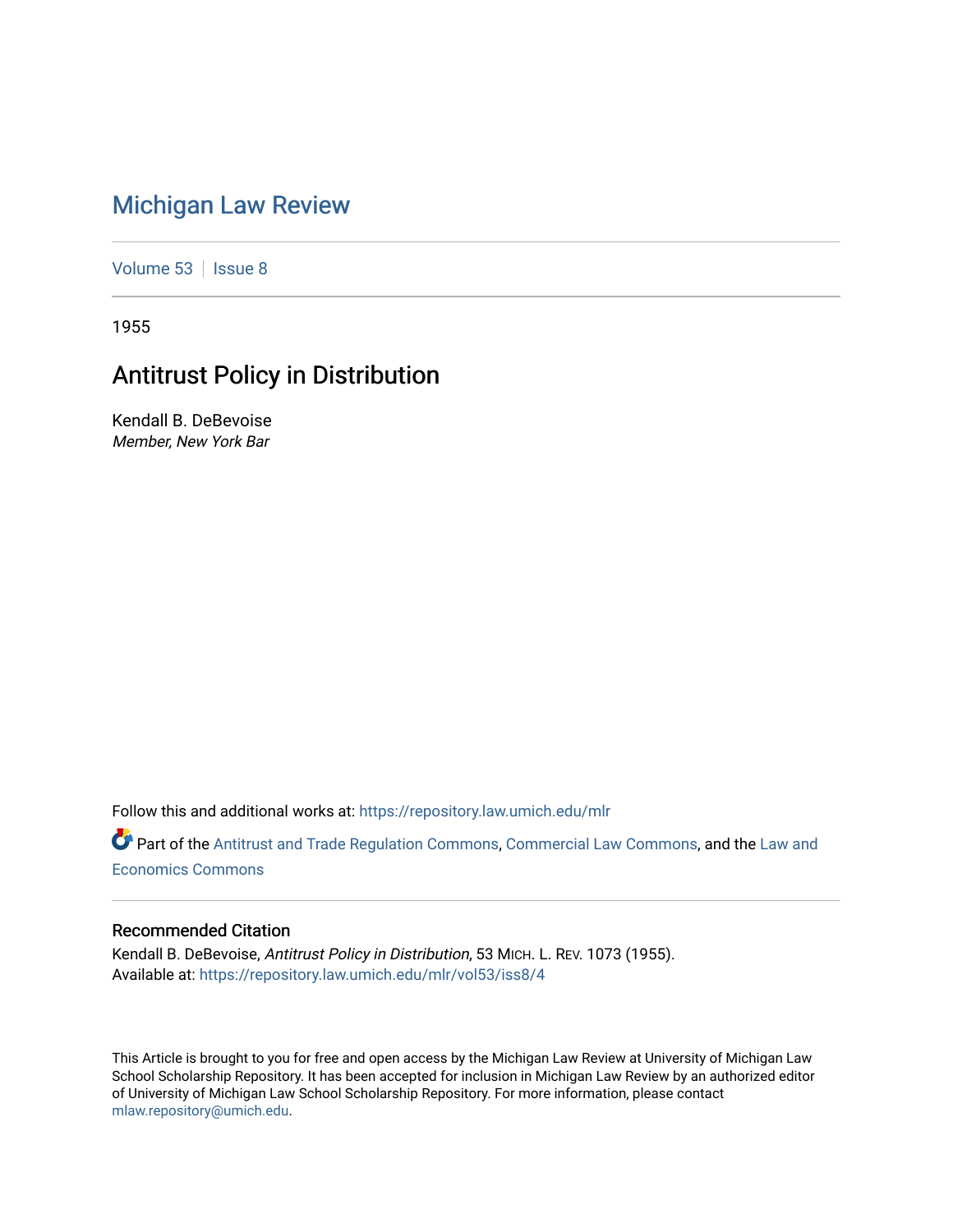# ANTITRUST POLICY IN DISTRIBUTION *Kendall* B. *DeBevoise\**

THE American genius lies quite as much in distribution as in manufacturing. Other peoples have demonstrated equal or greater creative ability in many fields. And it is debatable whether their talents are any less at mass production given adequate economic demand. But they have nowhere shown the American genius for distribution. It is axiomatic that if you manufacture in Detroit and your potential customer lives in New York, you need mutual friends. We seem to have figured out better ways to provide better friends for this purpose than any other nation.

But manufacturing came first. Someone had to build a mousetrap and someone then had to build a better one. Only then did it become apparent that the adage isn't necessarily true-that the mere fact of a better mousetrap is no guarantee of beaten paths-and that even the better mousetraps must be moved out to make room for more.

Our antitrust laws followed the same chronological pattern. Congress first, in 1890, sought to control unbridled power in the manufacturing field.1 In 1914, it sought to extend that control to distribution-but, principally, distribution as practiced by manufacturers.2 In 1936, when distribution had become a separate giant with a mind of its own, Congress sought to control it at the distributive levels as  $w$ ell<sup>3</sup>

It might seem, therefore, that the statutory evolution was as logical and consequential as the business evolution. But it has just not proved out. There is only a seeming parallel between an original effort to prevent manufacturers from cartelizing or monopolizing in order to insure fair and aggressive competition and a subsequent effort to hold myriad forms of distributive organizations in fair competition. What the vast majority of our people believe is the secret of our economic health in manufacturing had not proved in 1936, nor has it since, to be as fully the legal answer to the problems of distribution.

The Attorney General's Committee is acutely, if at times mutely, aware of this.<sup>4</sup> The committee members, too, are chronological in

\* Member, New York Bar.-Ed.

l Sherman Anti-Trust Act, 26 Stat. L. 209 (1890), as amended, 15 U.S.C. (1952) §§1-7.

<sup>2</sup>Clayton Act, 38 Stat. L. 730 (1914), as amended, 15 U.S.C. (1952) §§12-27.

<sup>3</sup>Robinson-Patman Antidiscrimination Act, 49 Stat. L. 1526 (1936), 15 U.S.C. (1952) §§13, 13a, 13b.

<sup>4</sup>This critique is addressed solely to chapter IV of the REPORT OF THE ATTORNEY GENERAL'S NATIONAL COMMITTEE TO STUDY THE ANTITRUST LAWS, March 31, 1955 (hereinafter cited as REPORT, followed by the page number).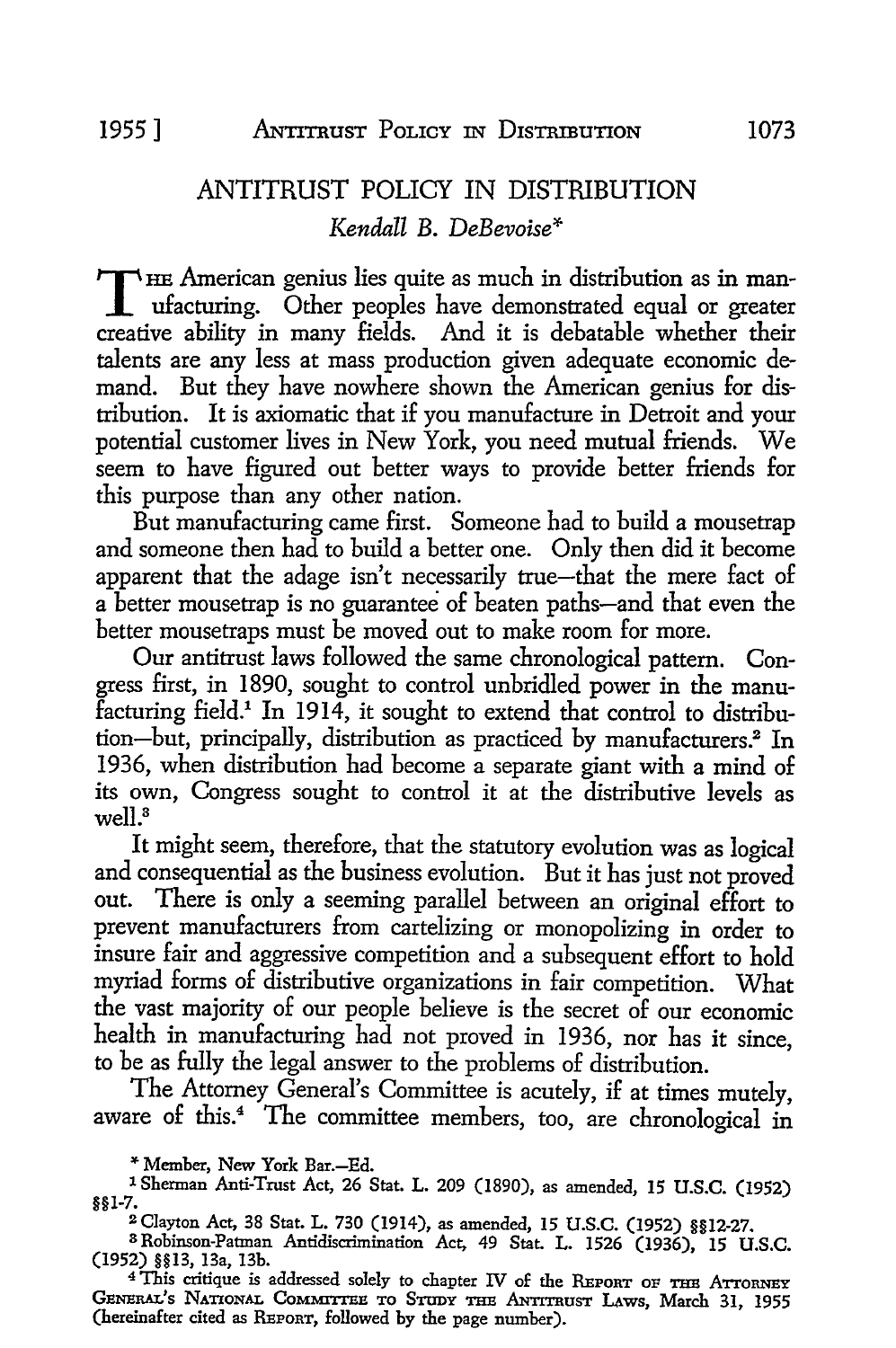their thinking. In the beginning was the Sherman Act, and it was good. Later came the Clayton Act, and it was good, but no matter what additional purposes it may have had, it should be read in the full light of the Sherman Act. Later came the Robinson-Patman Act, hard after a tragic depression and, on a different economic theory, addressed to different economic problems. The committee had to fish or cut bait.

I submit that it cut bait. But its choices were difficult. It could disapprove of the Robinson-Patman Act as being unwise and un-American for sponsoring soft competition. It could recommend elimination of the act from the body of antitrust laws as such but, somewhat like interstate transportation and communication, advocate legislative and administrative controls outside the strictly antitrust field to curb conceded evils in specific areas of distribution. It could recommend retention of the act's philosophy but with extensive legislative overhaul in the light of its textual ambiguities. It could read and interpret the act strictly without regard to legislative inconsistency over a period of half a century. Or, it could attempt to harmonize by interpretation what Congress, wjthout-too much aim at harmony, has thus far legislated.

The committee has chosen the latter route in chapter IV, the portion of its very comprehensive report dealing with distribution.<sup>5</sup> Whether that is wise or not will unquestionably be debated for some time to come, and very frequently, it is feared, on a predicate of whose ox is gored. But it does seem important, in any analysis of this part of the committee's *Report,* that the reader be fully aware of the Sherman Act philosophy with which the committee has approached our existing laws covering distribution. Moreover, the members of the committee are reasonable men—they very sincerely believe in the Rule of Reason (the interpretive cornerstone of the Sherman Act).<sup>6</sup> They have sought to find a harmonious antitrust whole in the laws as they stand today by returning to the philosophy of Sherman especially as applied under the Rule of Reason, Professor Louis B. Schwartz to the contrary notwithstanding.<sup>7</sup>

<sup>5</sup> REPORT 129-221.

<sup>6</sup>This rule of Sherman Act construction was first enunciated in Standard Oil Co. of New Jersey v. United States, 221 U.S. 1, 31 S.Ct. 502 (1911).

<sup>7</sup> Jt would appear from the *Report* that Professor Schwartz of the committee takes violent issue with this approach. In his general dissent, at p. 392, he says, "One can have more uncertainty and fewer *per se* rules, or less uncertainty and more *per se* rules. Antitrust critics will have to make a choice." His choice appears to be per se illegality as against the Rule of Reason in practically every instance.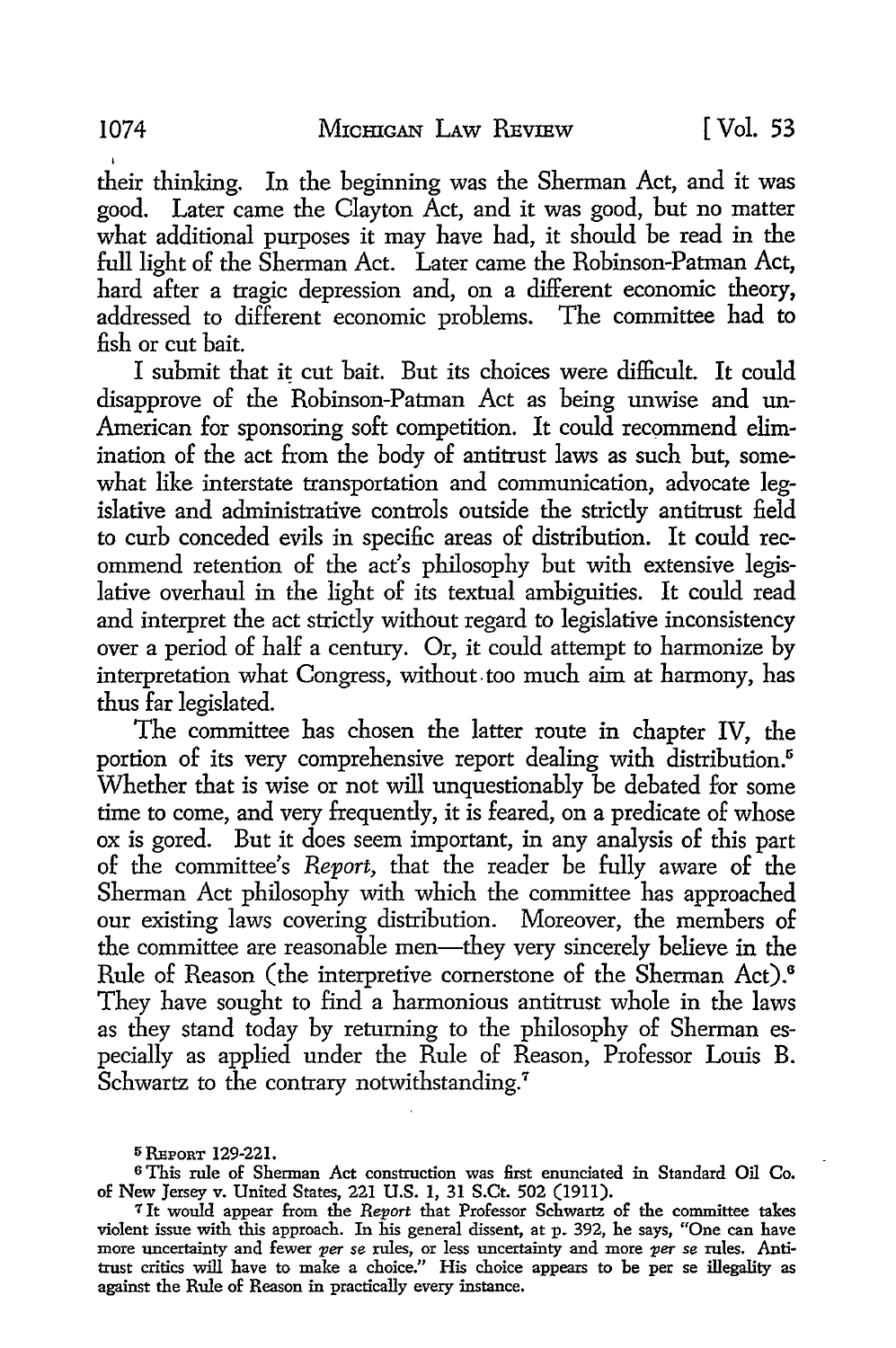Thus, at the outset,<sup>8</sup> the *Report* notices that these "ambiguities and conllicts have not escaped judicial notice." It recalls that the Supreme Court itself has found it difficult "to 'reconcile, in its entirety, the economic theory which underlies the Robinson-Patman Act with that of the Sherman and Clayton Acts.' " But, as the committee reads the cases, "judicial process has evolved one fundamental accommodation to protect competitive distribution-resolution of every statutory doubt in favor of the Sherman Act's basic antitrust directives." And, having come to this conclusion, the committee says, "we accept the views expressed by the Supreme Court accommodating all legal restrictions on the distribution process to dominant Sherman Act policies."

This approach, then, underlies a very ably written discussion of the topics which follow. Because of it, few affirmative legislative recommendations appear. Rather is the general result a well-intended and well-executed lecture on how, hopefully, the law should be interpreted administratively and judicially. And no matter how it may he received in various quarters, it constitutes, for the practitioner, the completest yet most compact hornbook on the subject now available.

#### A. REFUSALS TO DEAL

Refusals to deal are not governed, as such, by any specific antitrust provision, which may account for much of the confusion in this area. It is not at all unusual to find well-informed businessmen who believe that *any* refusal to deal violates "those antitrust laws of yours."

The *Report* does much to clarify the status of refusals to deal. While they must be measured for legality against the Sherman, Clayton and Federal Trade Commission Acts, they are *generally* safe from antitrust if not conceived in combination or conspiracy. Combination boycotts have long been condemned. But even more deeply rooted in our law and tradition is the concept of a competitive market in which buyers and sellers are free to associate or disassociate as individual discretion dictates.

While all agree that the antitrust laws block combination refusals to deal<sup>9</sup> (except in the excluded field of labor), it also is clear that they place numerous restrictions on individually conceived refusals. When done for monopolistic ends (Sherman), or with resulting lack

<sup>8</sup> REPORT 131-132.

<sup>9</sup>Eastern States Retail Lumber Dealers Assn. v. United States, 234 U.S. 600, 34 S.Ct. 951 (1914); Fashion Originators Guild of America v. Federal Trade Commission, 312 U.S. 457, 61 S.Ct. 703 (1941); United States v. Frankfort Distilleries, Inc., 324 U.S. 293, 65 S.Ct. 661 (1945).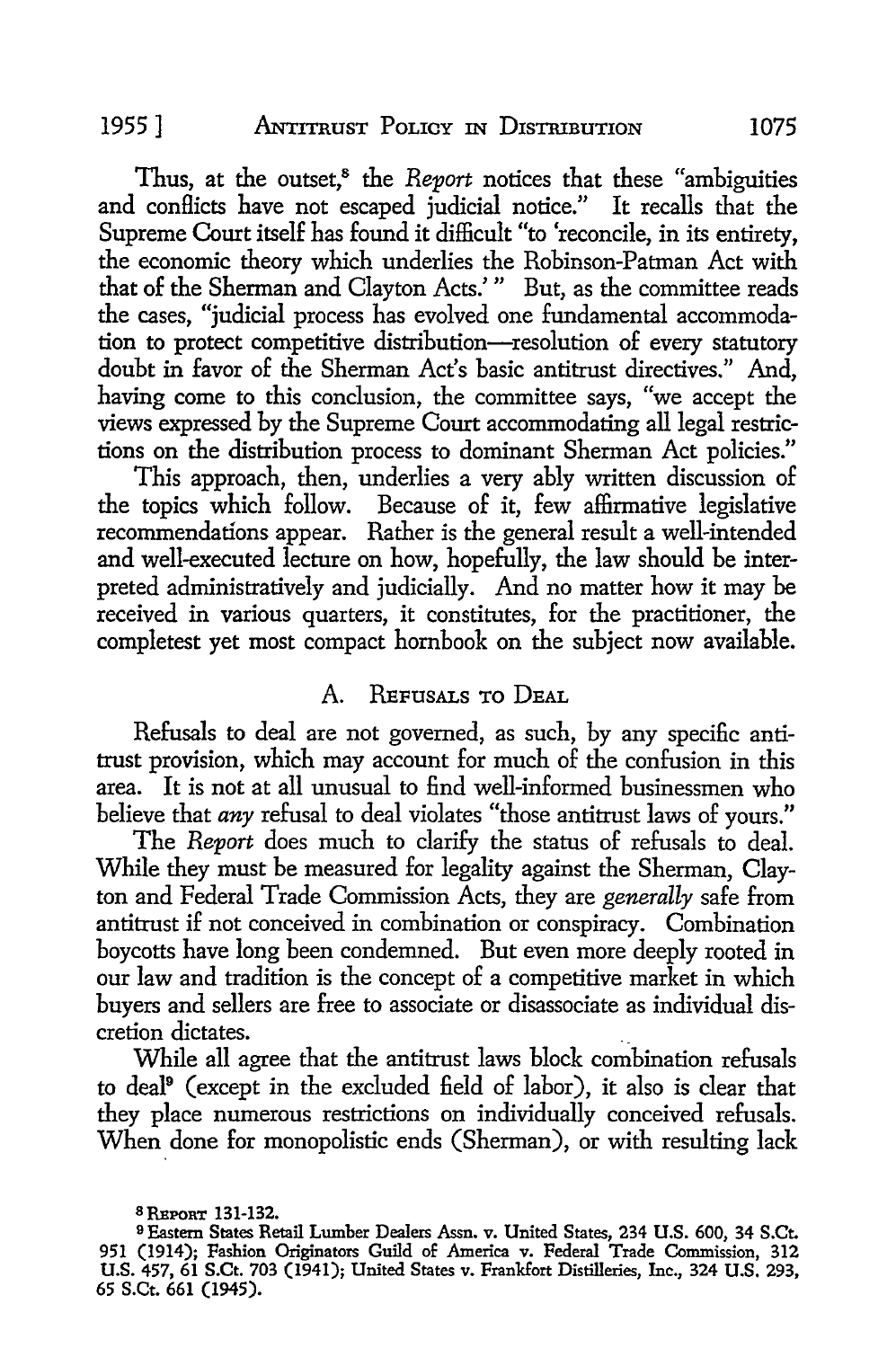of "proportionally equal" treatment (Robinson-Patman), they may be vulnerable. The committee, with considerable caution, sees danger ( Clayton Act, section 3) in an implication that those *not* cut off by a seller may, by that token, have tacitly agreed to exclude the seller's competitors.

Again, the committee points out that the Federal Trade Commission has often used section 5 of its organic act to reach a pattern of refusals which smacked of resale price maintenance.10 Since, however, as a practical business matter, price cutting is more often than not the reason behind a refusal to deal, widespread use of section 5 on this theory could leave little or nothing of the basic right of refusal asserted by the committee. On other pages in other connections, the committee has given more battle to Trade Commission theory. It may here have been caught in a philosophical conflict of its ownbetween the virtue of a free market and the Sherman Act vice of resale price maintenance.

Nevertheless, the *Report* does find that "an appropriate balance" has been achieved judicially between individual freedom and protection from trade restraint. This seems to be a sound conclusion as of the date of the *Report.* 

#### B. EXCLUSIVE DEALING

Typical arrangements within the category of exclusive dealing run the gamut from outright illegality to questionable legality. As in the case of combination boycotts, little can be said for "tying" arrangements. They have been held many times to violate section 3 of the Clayton Act and the committee has no quarrel. It notes that the original goodwill exemption has now been confined to those specific situations in which restrictions are indispensable for protection. Beyond that, the Supreme Court has said flatly, in the *Times-Picayune* case,<sup>11</sup> that tying arrangements are illegal whenever the supplier "enjoys a monopolistic position in the market for the 'tying' product, *or* if a substantial volume of commerce in the 'tied' product is restrained. . . ."

The committee is less satisfied with the law as it applies to exclusive arrangements or, more particularly, with the *Standard Stations*  case,1<sup>2</sup>a "5 to 4 decision by the Supreme Court" accompanied by "a

<sup>&</sup>lt;sup>10</sup> See cases cited, REPORT 136, n. 30.<br><sup>11</sup> Times-Picayune Pub. Co. v. United States, 345 U.S. 594 at 608, 73 S.Ct. 872<br>(1953).

<sup>&</sup>lt;sup>12</sup> Standard Oil Co. of California v. United States, 337 U.S. 293, 69 S.Ct. 1051 (1949).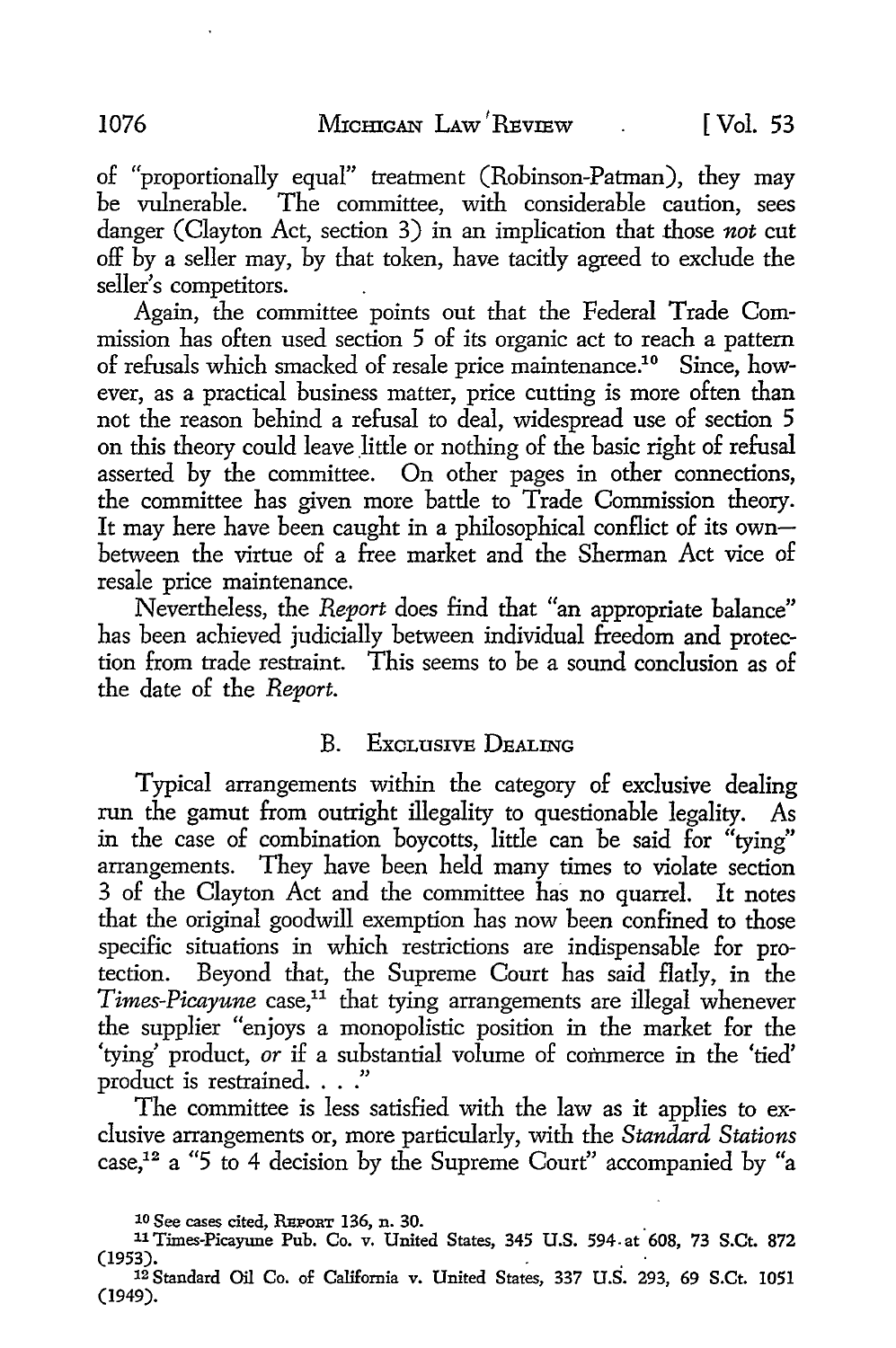perplexing opinion whose rationale is not clear."13 The committee faces this decision bravely not only in its own "exclusive dealing" context but elsewhere wherever the statutory phrase "substantial lessening of competition" requires analysis.

It will be recalled that in the *Standard Stations* case requirements contracts covering sixteen percent of the existing retail gasoline stations in the 'Western Area" were held to violate section 3 because they "foreclosed competition in a *substantial* share of the line of commerce affected." This has become known as the "quantitative substantiality" test as distinguished from one which looks directly at the actual or probable economic effect in that particular market under its prevailing circumstances: The committee wants none of it.

This is not to say that the committee feels that all requirements contracts are lawful. It is to say that the committee, as avowed advocates of the Rule of Reason, would in each case examine market effect rather than postulate per se illegality wherever the quantity of commerce involved appears substantial. This necessarily sets the committee off on a somewhat different tack from its approach to "tying" arrangements, for there, as noted, it feels that "a relatively narrow inquiry" is sufficient.

Where coverage is substantial, the committee concludes: all tying arrangements are bad (see *Times-Picayune);* only *some* requirements contracts are (don't see *Standard Stations).* The *Report* points out, realistically, that requirements contracts may often be preferred by customers to assure source of supply, that they often fortify the competitive position of newcomers and weaker concerns in the market. But it concedes that some requirements contracts could be as objectionable as a tying arrangement. Its position, therefore, is this:

"In our view, the mere coverage of a substantial *volume of commerce* by exclusive dealing arrangements, while a factor to be considered, is not tantamount to 'foreclosure' of rivals from access *to* a substantial market, so that some analysis of particular distributive patterns is essential to any determination of actual fore- $\overline{c}$ losure."<sup>14</sup>

But how to get around *Standard Stations?* The committee resorts to a not altogether successful *tour de force*. It points out that since that decision, the Federal Trade Commission has voluntarily taken the "actual foreclosure" approach in preference to the Supreme Court's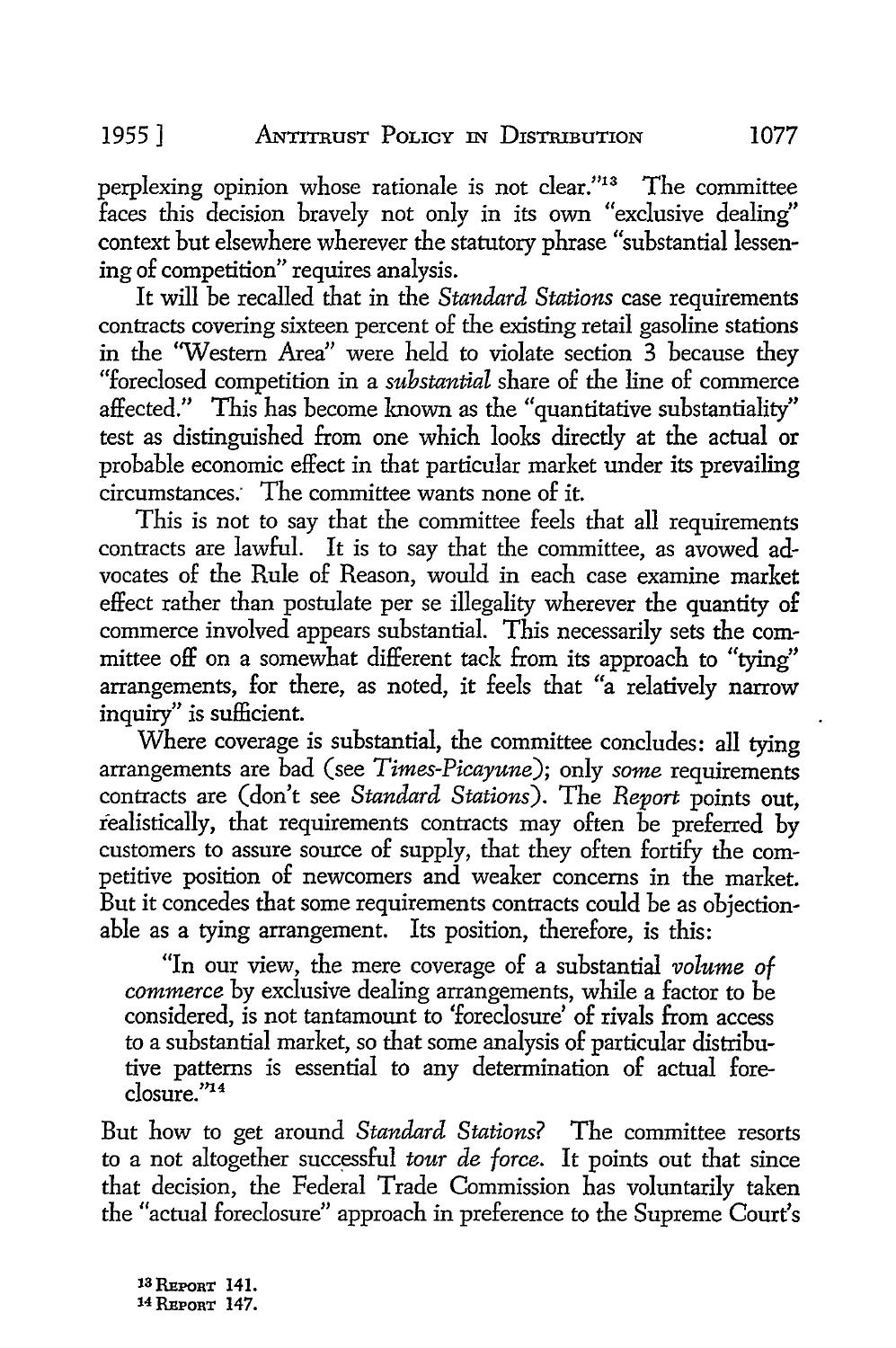"quantitative substantiality."15 It then says ih effect that what is good for the commission is good for the courts.

''\Ve do not understand *Standard Stations* to suggest that Congress envisaged the parallel enforcement of the statute by the Department of Justice and the Federal Trade Commission to rely on disparate legal principles, depending solely on whether the initial adjudication is rendered by a judicial or an administrative tribunal."<sup>16</sup>

Where this leaves the matter is the reader's guess. If the Federal Trade Commission were to reverse £eld and apply the *Standard Stations*  rule (which it has every right to do), would this part of the *Report*  become a wilderness voice? Without legislative recommendation of any kind, this part is little more than a lawyer's brief on one side of a very real question.

# C. RESALE PRICE MAINTENANCE AND "FAIR TRADE"

The committee's position on "Fair Trade" is quite the clearest in this chapter, if not in the entire *Report.* The committee is. against it, and would do something about it. It would repeal the federal enabling statutes, Miller-Tydings<sup>17</sup> and McGuire.<sup>18</sup>

It could have taken no other position consistent with its conviction that Sherman Act philosophy should prevail in the laws of distribution. For fair trade has twice been made an express statutory exception to that philosophy. It is price fixing in an otherwise free price area. It is the one safe island in a sea of per se illegality where even the Rule of Reason finds no place.

The committee has powerful friends at court. Both the Department of Justice and the Federal Trade Commission are for repeal.19 But it has enemies in retailers' and manufacturers' groups who reasonably seek protection of good will against price cutting and "loss leader" selling. The committee has a large portion of the judiciary in its camp, but, judging from past performance, it has the majority of Congress against it.

The committee itself was not unanimous. A minority of the members feel that there must be statutory treatment of problems like loss leader sales and debasement of business good will. Especially do

(1938), 15 U.S.C. (1952) §45.<br><sup>19</sup> REPORT 153, n. 90.

<sup>15</sup> The Maico Co., F.T.C. Docket No. 5822 (1953).<br>16 REPORT 148.<br>17 Miller-Tydings Act, amending §1 of the Sherman Act, 50 Stat. L. 693 (1937),<br>15 U.S.C. (1952) §1. **<sup>15</sup>u.s.c.** (1952) **§1.** 18 McGuire Act, amending §5 of the Federal Trade Commission Act, 52 Stat. L. 111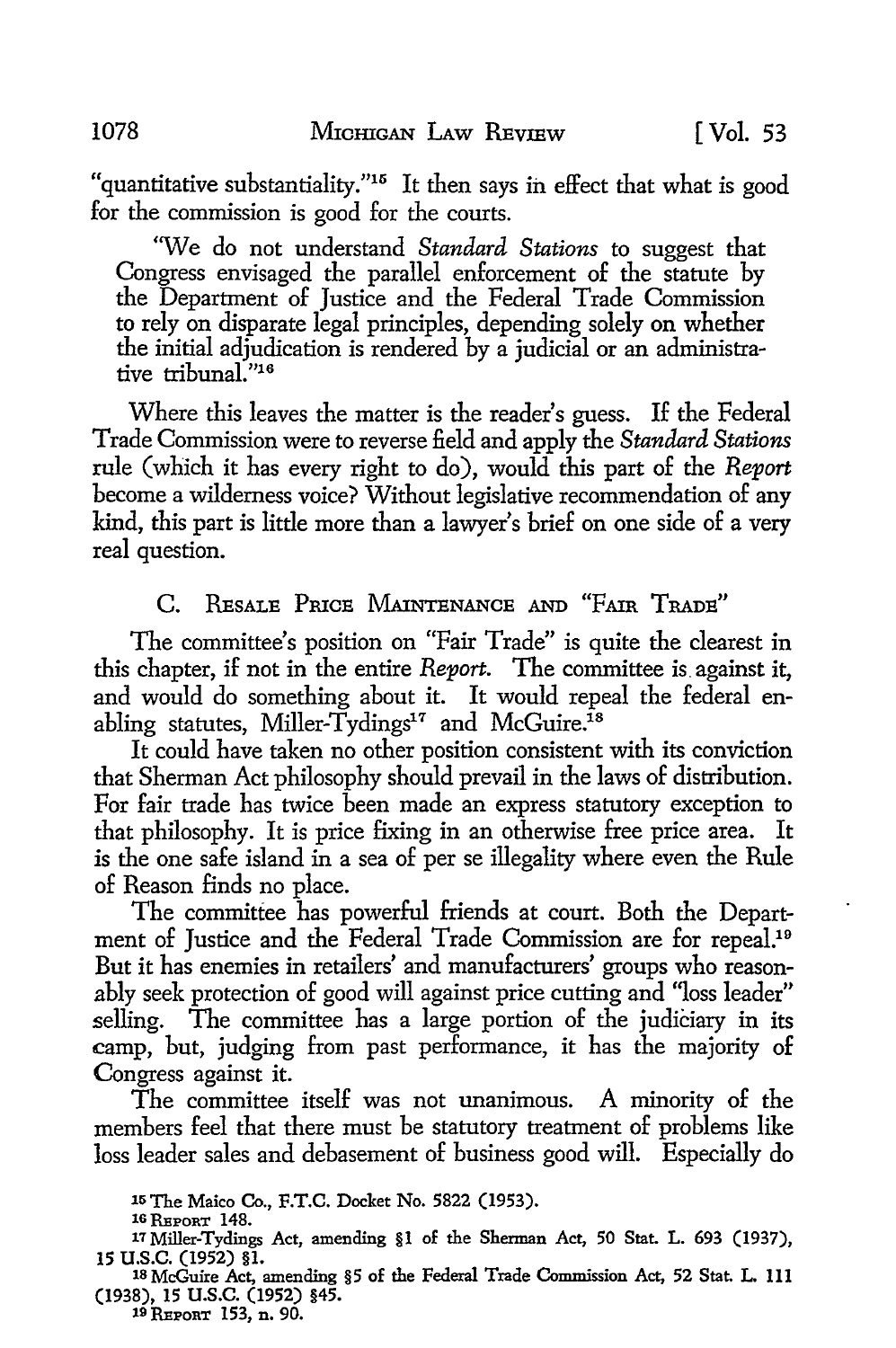they fear that repeal would adversely affect the small businessman. It is submitted that the committee omitted the strongest reason for the repeal of fair trade in its present form. It doesn't work.

#### D. PRICE DISCRIMINATION

The vast field of commercial transactions which the Robinson-Patman Act controls has quite logically been subdivided by the committee according to the problems and questions which arise most frequently rather than according to the sections of the act as such.

# 1. *The Prerequisite of "Goods of Like Grade and Quality"*

Section 2(a) applies only to discriminations "between different purchasers of commodities of like grade and quality." Unlike "cost justification" and "good faith meeting of competition," which are affirmative defenses to a prima facie case of illegal price discrimination, this provision determines whether the act is applicable in the first instance. If the differential prices were for commodities of unlike grade and quality, section  $2(a)$  simply does not apply and there can be no subsequent occasion for raising the affirmative defenses available under the act.

The committee points out that there have been very few judicial or administrative interpretations of "like grade and quality." To the extent that there have been, it seems clear today that mere differences in brand names and labels, or nominal physical differences not affecting functional utility, or different size packaging and methods of packaging will not render the goods unlike in grade and quality within the meaning of the act.<sup>20</sup> Indeed, recently, the Federal Trade Commission has held that a grocery pack of coffee is of the same grade and quality as an institutional pack even though the latter contained an additional type of coffee bean which gave it a staying power lacking in the other and was packaged differently and in different sizes.<sup>21</sup>

The committee believes that these interpretations are sound but, more important, that it is a mistake to dwell too long on this question in a price discrimination case. Its point is well taken. It recognizes that there are economic factors inherent in brand names and national advertising which create a necessary differential in consumer acceptance. Brand name goods often command a significant premium over

<sup>20</sup> REPORT 157. Boss Mfg. Co. v. Payne Glove Co., (8th Cir. 1934) 71 F. (2d) 768; Bruce's Juices v. American Can Co., (D.C. Fla. 1949) 87 F. Supp. 985; Goodyear Tire and Rubber Co., 22 F.T.C. 232 at 290 (1936); Sylvania Electric Products, F.T.C. Docket No. 5728 (1953).

<sup>21</sup> General Foods Corp., F.T.C. Docket No. 6018 (1955), 3 CCH TRADE REG. REP. 'Jl25,379.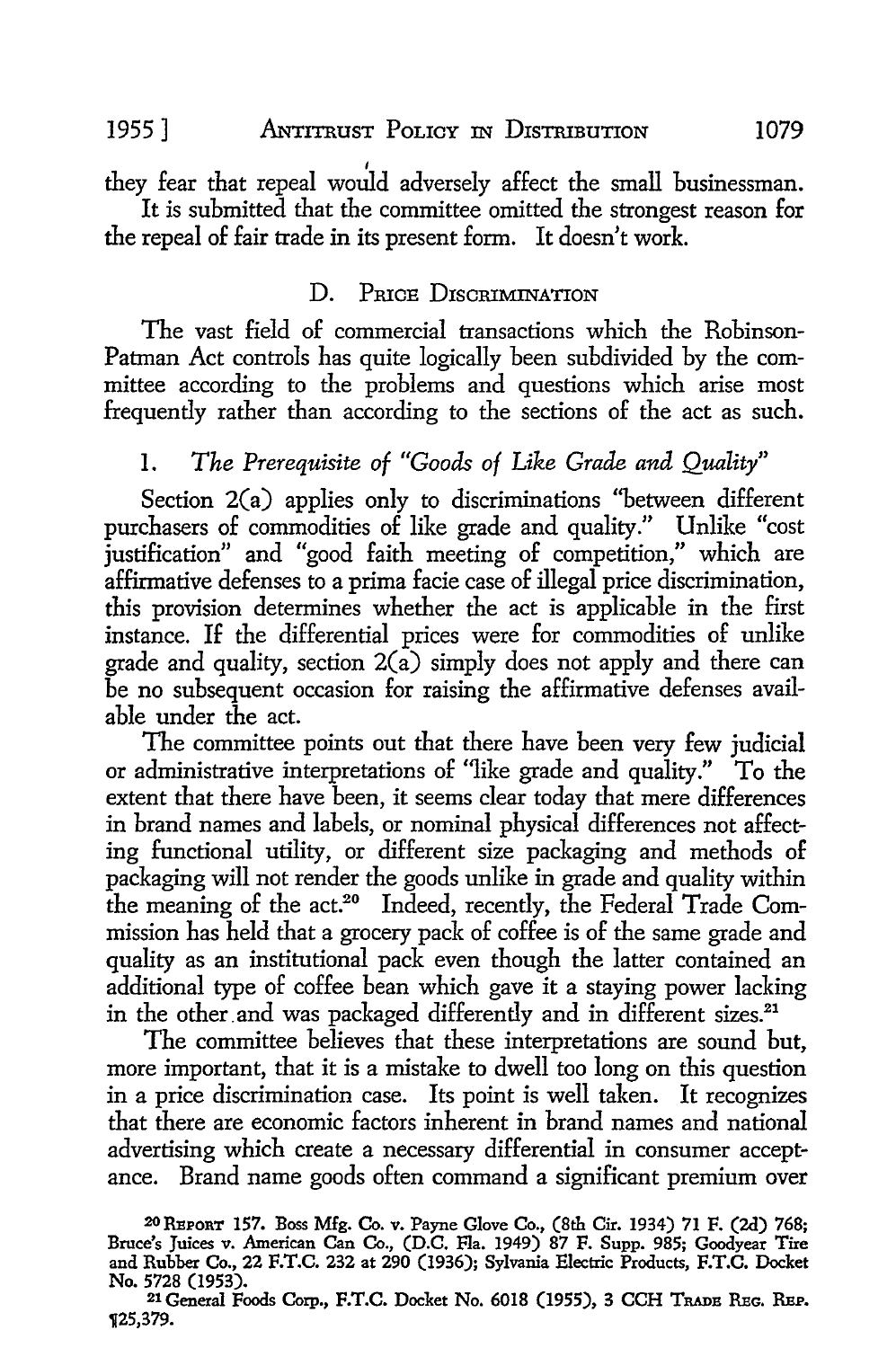private "economy" brands in the market place. And, under the language of the act, such economic differences, if demonstrable, can be said to bear on the question of "like grade and quality." The committee recommends, however, that rather than explore them in an initial jurisdictional inquiry, these economic factors should be evaluated under the "more flexible 'injury' and 'cost justification' provisions of the statute." If economic differences are demonstrable, the seller's price differentials may well have caused no injury to competition or may well be cost justified through equivalent savings in advertising and promotion. The committee's view is entirely consistent with its basic approach to the entire subject of distribution in that it again places emphasis on the actual effect in the competitive market with, of course, the Rule of Reason hovering in the background. The committee sums up:

"Both these\_ potential defenses should be evaluated by the Commission in any preliminary investigation. In this way, a strict interpretation of the statutory phrase 'like grade and quality' can facilitate Federal Trade Commission enforcement while yielding realistic results in practice."22

While the Federal Trade Commission may believe that consumer preferences should be examined only under the "cost justification" provision, it seems likely, nevertheless, that the commission will favor the strict interpretation of the phrase recommended by the committee since it will raise less question as to the commission's jurisdiction **in**  the first instance.

#### **2.** *Competitive "Injury," and Proof of Prima Facie Violation of the Price Discrimination Law*

For some years, the mere fact of differential pricing alone made out a prima facie case under section 2(a) of the act. It may still in the influential Second Circuit where, as late as 1951, the court of appeals reiterated its surprising *Moss* holding<sup>23</sup> that the burden of disproving injury is on any seller shown to have granted differential prices.

<sup>22</sup> REPORT 159.

<sup>23</sup> Samuel H. Moss, Inc. v. Federal Trade Commission, (2d Cir. 1945) 148 F. (2d) 378; Federal Trade Commission v. Standard Brands, Inc., (2d Cir. 1951) 189 F. (2d) 510. 24 Minneapolis-Honeywell Regulator Co. v. Federal Trade Commission, (7th Cir. 1951) 191 F. (2d) 786.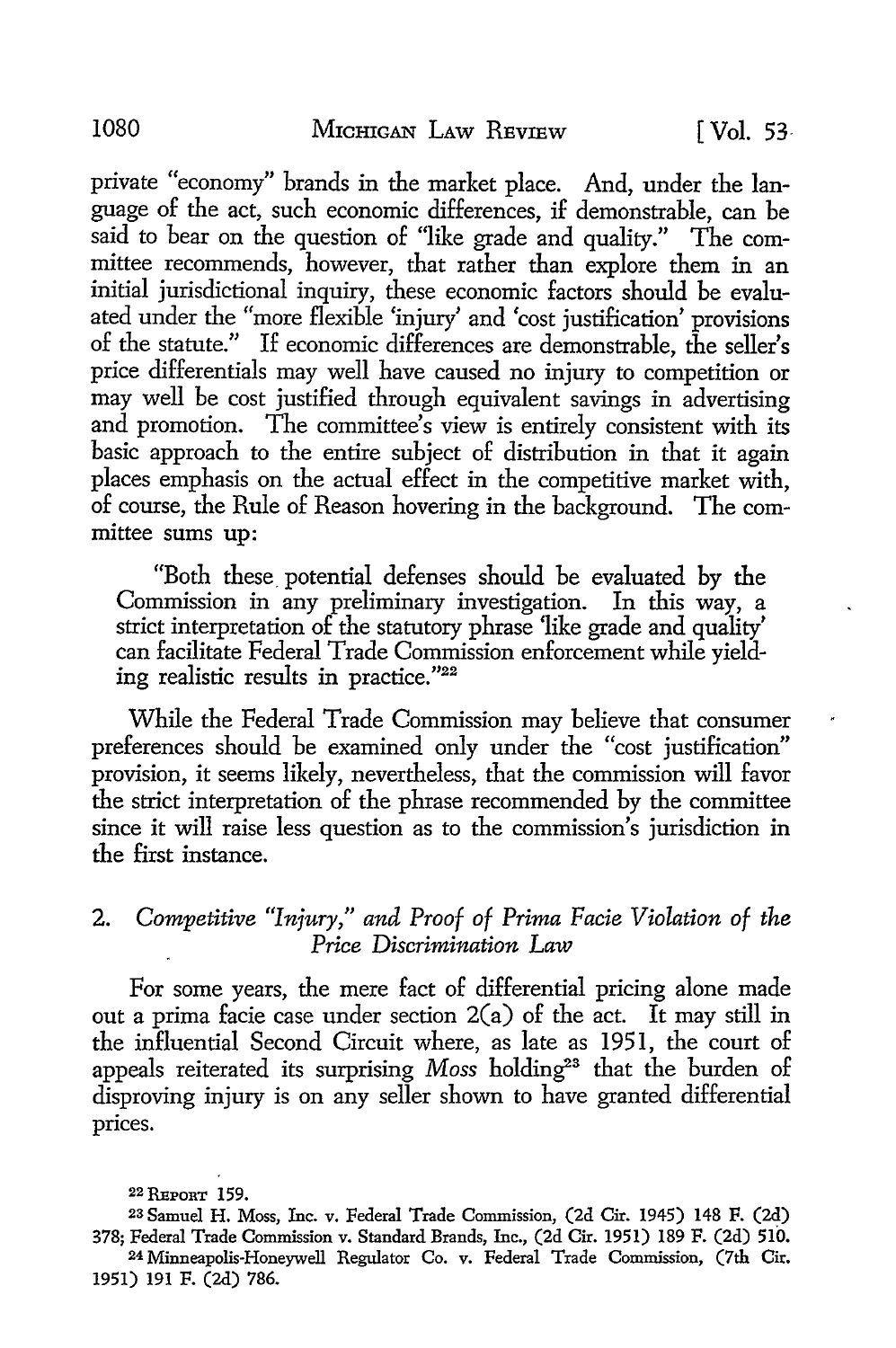But the committee feels that the subsequent *Minneapolis-Honeywell24* decision of the Seventh Circuit and the *Automatic Canteen25*  decision of the Supreme Court (although the latter involved the buyer's, not seller's, burden) have isolated and immunized the *Moss*  case. And it points to the Federal Trade Commission's recent *General Foods* decision in which it is avowed that in a price discrimination case "'counsel supporting the complaint has the burden of proof to establish the necessary . . . injury.<sup>2, 126</sup> Indeed, the commission disclosed that the court of appeals, in the *Moss* case, had volunteered a principle which the commission's attorneys had never urged upon that court.

What then is the necessary injury which the commission concedes it must establish? It is not as clear that the commission and the committee would agree on this, $27$  although the commission is placing increased emphasis on actual economic impact on the market.<sup>28</sup>

The committee suggests "that analysis of the statutory 'injury' [must] center on the vigor of competition in the market rather than hardship to individual businessmen." This, it will be recalled, is the characteristic resolution by the committee of any conflict between Sherman and Robinson-Patman. The conflict is between hard competition and soft competition, and the soft must accommodate.

"Incidental hardships on individual businessmen in the normal course of commercial events can be checked by a price discrimination statute only at the serious risk of stifling the competitive process itself."<sup>29</sup>

And the reconciliation:

"Such a view comports with the text of Section 2(a). We emphasize that it is not 'injury' *to competitors* but adverse effects on 'competition *with'* parties privy to discriminations that the statute expressly forbids. Hence we believe that criteria of competitive effect which focus exclusively on individual competitors' sales or profits rather than the health of the competitive process literally go beyond the terms of the law."30

30 REPORT 165.

<sup>25</sup> Automatic Canteen Co. of America v. Federal Trade Commission, 346 U.S. 61,

<sup>&</sup>lt;sup>26</sup> REPORT 162, quoting General Foods Co., F.T.C. Docket No. 5675 (1954), 3 CCH TRADE REG. REP. 125,069 at p. 35,212.

<sup>&</sup>lt;sup>27</sup> See the position taken by the Federal Trade Commission in Minneapolis-Honeywell Regulator Co., 44 F.T.C. 351 (1948), but reversed (7th Cir. 1951) 191 F. (2d) 786.

<sup>2</sup>s E.G., Maico Corp., F.T.C. Docket No. 5622 (1953); Pillsbury Mills Corp., F.T.C. Docket No. 6000 (1953); Anchor Serum Corp., F.T.C. Docket No. 5965 (1954), affd.  $(7th$  Cir. 1954) 217 F. (2d) 867.<br><sup>29</sup> Report 164.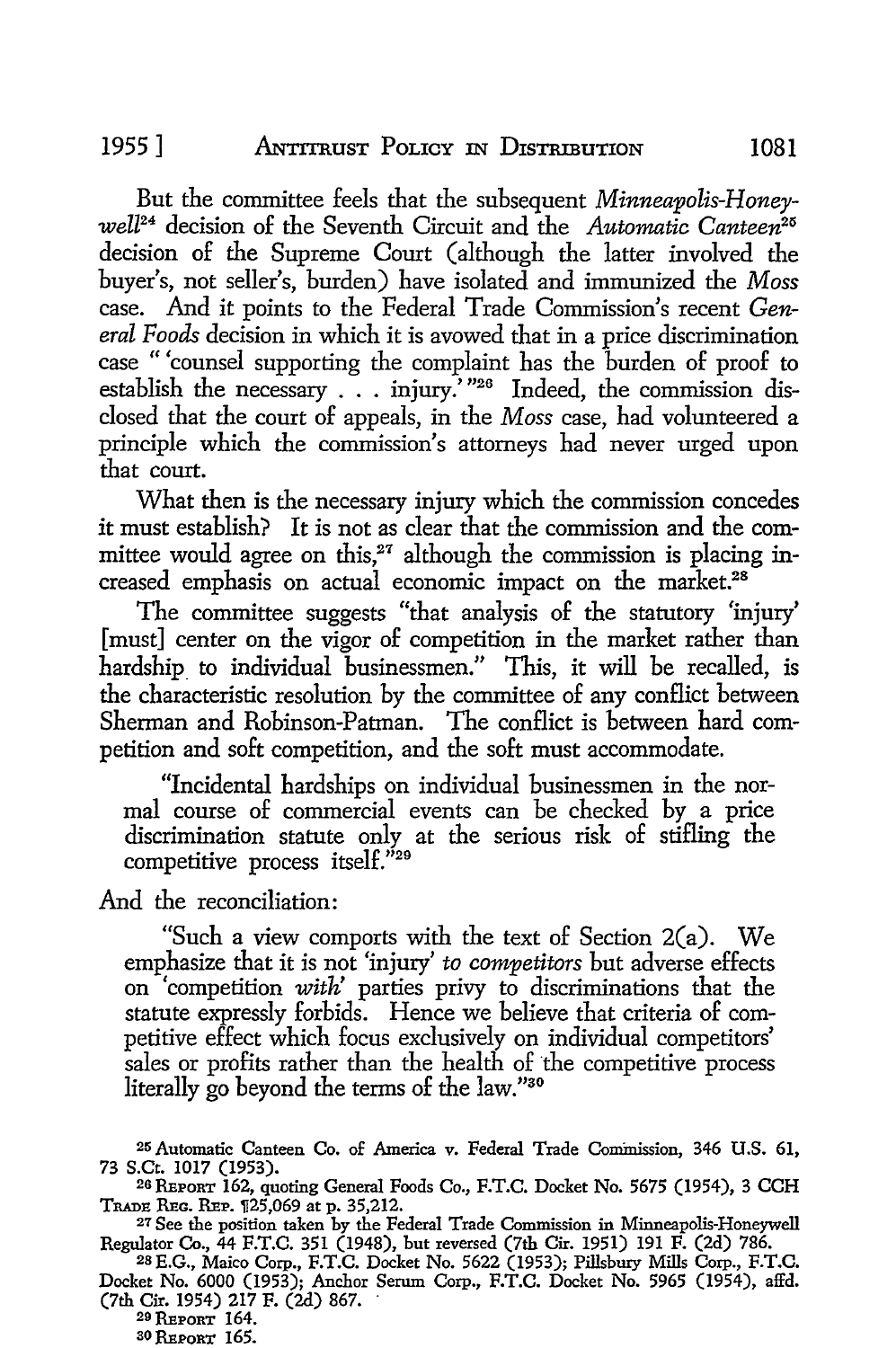The committee's recommendation finds a sympathetic ear here because it shows a more realistic understanding of the competitive process than did Congress perhaps in superimposing the new Robinson-Patman concepts on the old Sherman and Clayton Acts. The fact remains, however, that, in 1936, Congress added to the well known injury criteria of "substantial lessening of competition" and "tendency to monopoly," a third criterion of whether the effect may be to "injure, destroy or prevent competition with" grantors or recipients of favored treatment. The committee may argue for realistic interpretation of this addition in the light of Sherman and Clayton, or may straight-facedly argue that the prepositions "with" and "to" are quite different (i.e., that injury to my competition *with* you is quite different from injury *to* me), and it may say that predatory price cutting must be set aside as an isolated exception to its basic interpretation, but, still, Congress, in 1936, must have thought something new had been added.<sup>31</sup> If the committee is right, Congress was mistaken and did not add anything new. It simply used new and different words to say "substantial lessening of competition" and ''tendency to monopoly," the two things it had been saying since 1914.

Despite the committee view, it would seem that the legislative history and the cases support the narrower inquiry as to injury under Robinson-Patman *and* that such an inquiry does not consist in many fact situations with basic antitrust policy. Consistency may not be necessary or advisable, but inconsistency should be recognized for what it is before that question can be determined.

But if the committee has no trouble with competitive injury, it is concerned over the Federal Trade Commission's enforcement poli- \_cies once it has found an illegal price discrimination. It notes with regret a tendency by the commission to throw the entire book at a respondent even though he has been found to have violated only one chapter. It thinks "that Commission orders, indiscriminately proscribing all differentials regardless of amount, necessarily impede desirable flexibility in pricing."32

The committee is straining a bit to protect respondents in advance against the consequences of future pricing conduct which neither can quite predict. The *Ruberoid* case<sup>33</sup> would appear to have greatly

31 That it did, see S. Rep. 1502, 74th Cong., 2d sess. (1936); H. Rep. 2287, 74th Cong., 2d sess. (1936).

32 REPORT 168.

33 Federal Trade Commission v. Ruberoid Co., 343 U.S. 470, 72 S.Ct. 800 (1952).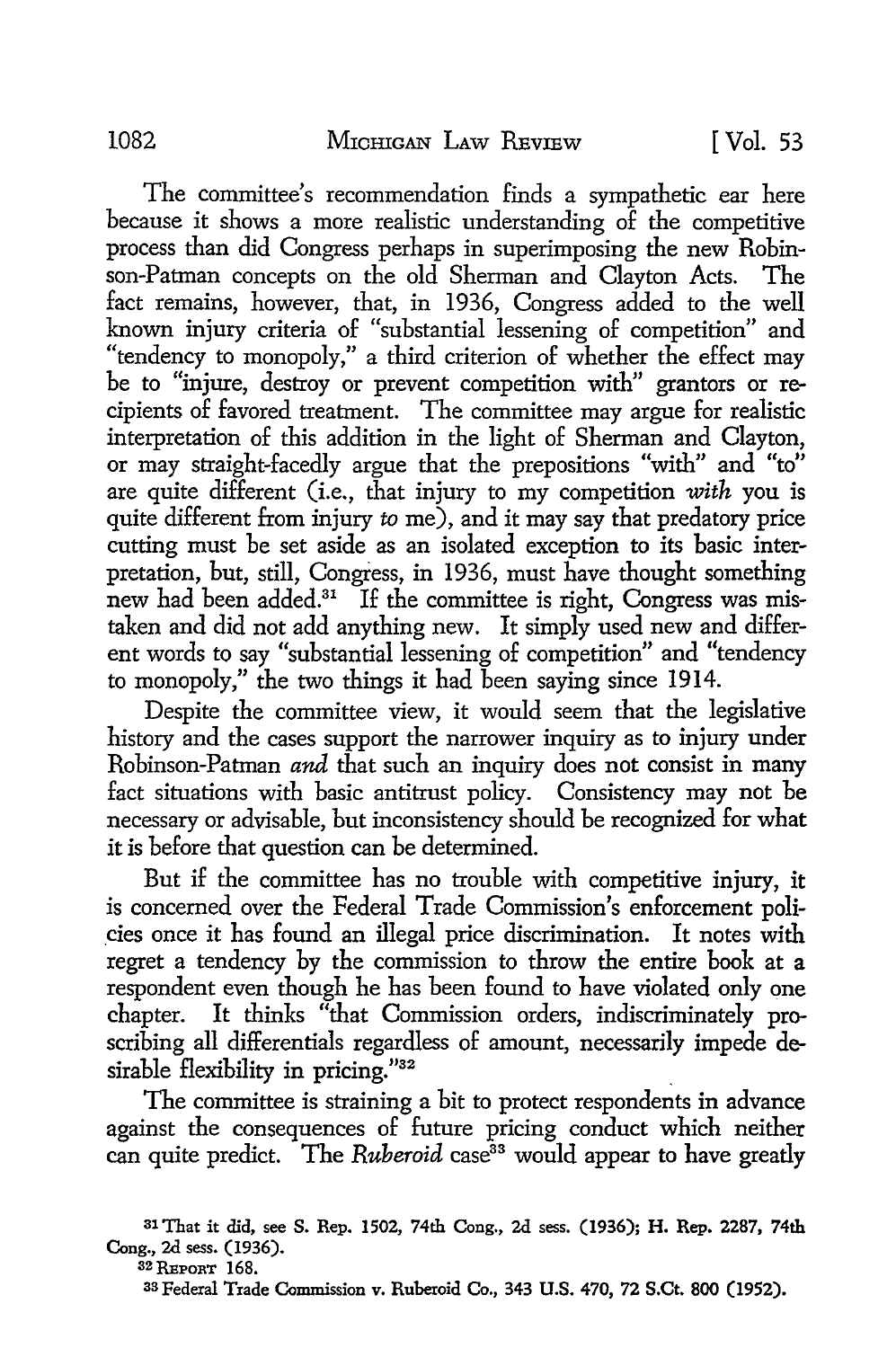clarified the scope of the commission's orders in that it held the statutory qualifications and defenses against illegal discriminations to be "necessarily implicit in every order issued under the authority of the Act, just as if the order set them out *in extenso."34* The committee, of course, approves this decision but wants the commission voluntarily to go further by affirmatively indicating areas in which the future conduct of the respondent would not be subject to attack. This, it would seem, injects a new and much more far-reaching idea of the commission's function in Robinson-Patman Act cases than is urged in any other part of the committee's *Report.* The commission has shied away from such a role in advance of proceedings and has viewed it with horror once a proceeding is successfully underway. Given the commission's presently accepted way of doing business, the *Ruberoid* case would seem to provide a satisfactory clarification of the scope of its orders. If more than that is sought by the committee, it might well have recommended comprehensive legislative redefinition of the functions and operation of the Federal Trade Commission.

### 3. *The Cost Defense*

Cost justification under the act, an affirmative defense written directly into the basic price discrimination section, has been a mirage, and the committee very ably documents the fact. In nineteen years, this defense has twice succeeded completely and twice partially. In seven other recorded cases it has failed summarily.<sup>35</sup> And unquestionably the futility of it has, in many other cases, persuaded respondents to accept consent orders.

Having recognized how complex the problem is and how excessive the demands on a respondent to make this defense, only, in all probability, to have it rejected, the committee has had great and understandable difficulty in coming up with any solution. It recommends the adoption of "realistic standards acknowledging the inadequacies inherent in accounting measurements of price"; it recommends "recognition that a Robinson-Patman cost defense is not susceptible to testing by precise or mechanical rules"; it recommends "that a reasonable approximation of production or distribution cost variances to price differentials-when demonstrated in good faith through any authoritative and sound accounting principles-suffice"; and it recommends "statutory change" only in the event that administration in this man-

<sup>34</sup>Id. at 476. 35 REPORT 171, nn. 142-145.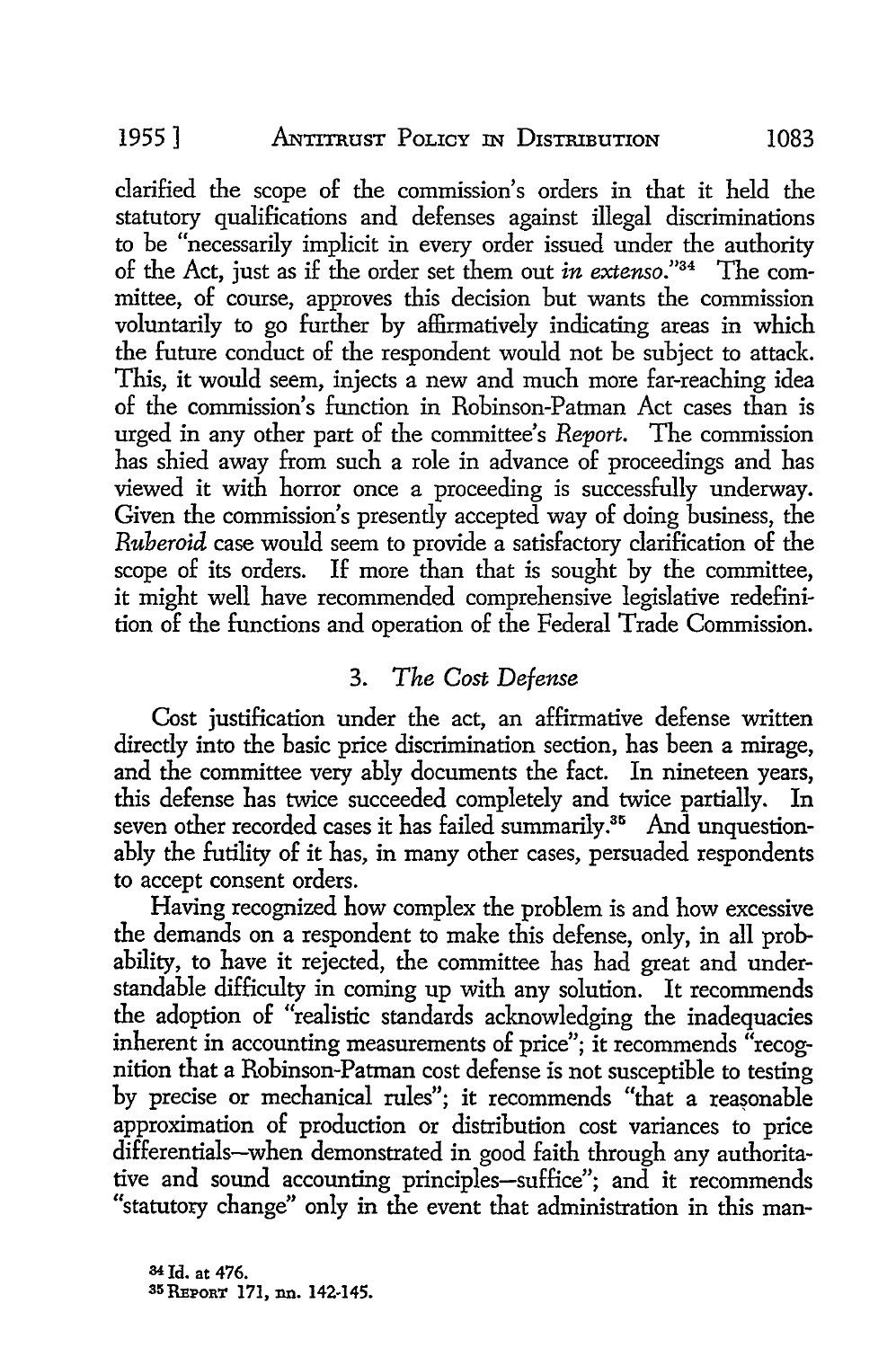ner "proves unfeasible."36 When the smoke has cleared, it seems apparent that the committee has conceded, in effect, that it doesn't exactly know what to do about the defense, except that the Federal Trade Commission ought to be "reasonable" about it and less strict in interpreting it.

Most attorneys, who have represented a respondent before the commission in a case of this kind, will wholeheartedly support such a suggestion, but it is doubtful that the committee in this respect has been able to make any very considerable contribution. The act provides such a defense. How to make it available remains a question. Perhaps a patch of blue sky lies in the fact that the Federal Trade Commission also recognizes that it is a very real problem and, in consequence, has appointed a distinguished advisory committee to seek the answer.

#### 4. *Quantity Limits Proviso*

The "quantity limits proviso" places a potential roof over cost savings resulting from economical quantities even where a cost defense might have been established. The proviso has been invoked by the Federal Trade Commission just once and that proceeding is presently under judicial review.<sup>37</sup> Accordingly, there is no authoritative law on the subject.

The committee condemns it for "ineptly sanctioning a crude form of price fixing by administrative fiat where competition should safeguard the public interest." The fact that the commission has seen fit to invoke the proviso only once in nineteen years indicates that it plays no basic part in the commission's work. And most lawyers will agree with the committee: "We believe that any rational antitrust policy must leave the American business community free to explore new methods of distribution."38

#### 5. *"Changing Conditions" Exemption*

The "changing conditions" proviso of section 2(a) has arisen in only two reported cases.<sup>39</sup> It sought to exempt certain transactions such as (but not limited to) distress sales under court process or in

38 REPORT 177.

<sup>36</sup> REPORT 174-175.

<sup>37</sup> Quantity Limit Rule 203-1, 17 FED. REG. 113 (Jan. 4, 1953). See B. F. Goodrich Co. v. Federal Trade Commission, (D.C. Cir. 1953) 208 F. (2d) 829.

<sup>39</sup>Frederick W. Huber, Inc. v. Pillsbury Flour Mills Co., (D.C. N. Y. 1939) 30 F. Supp. 108; Moore v. Mead Service Co., (10th Cir. 1951) 190 F. (2d) 540.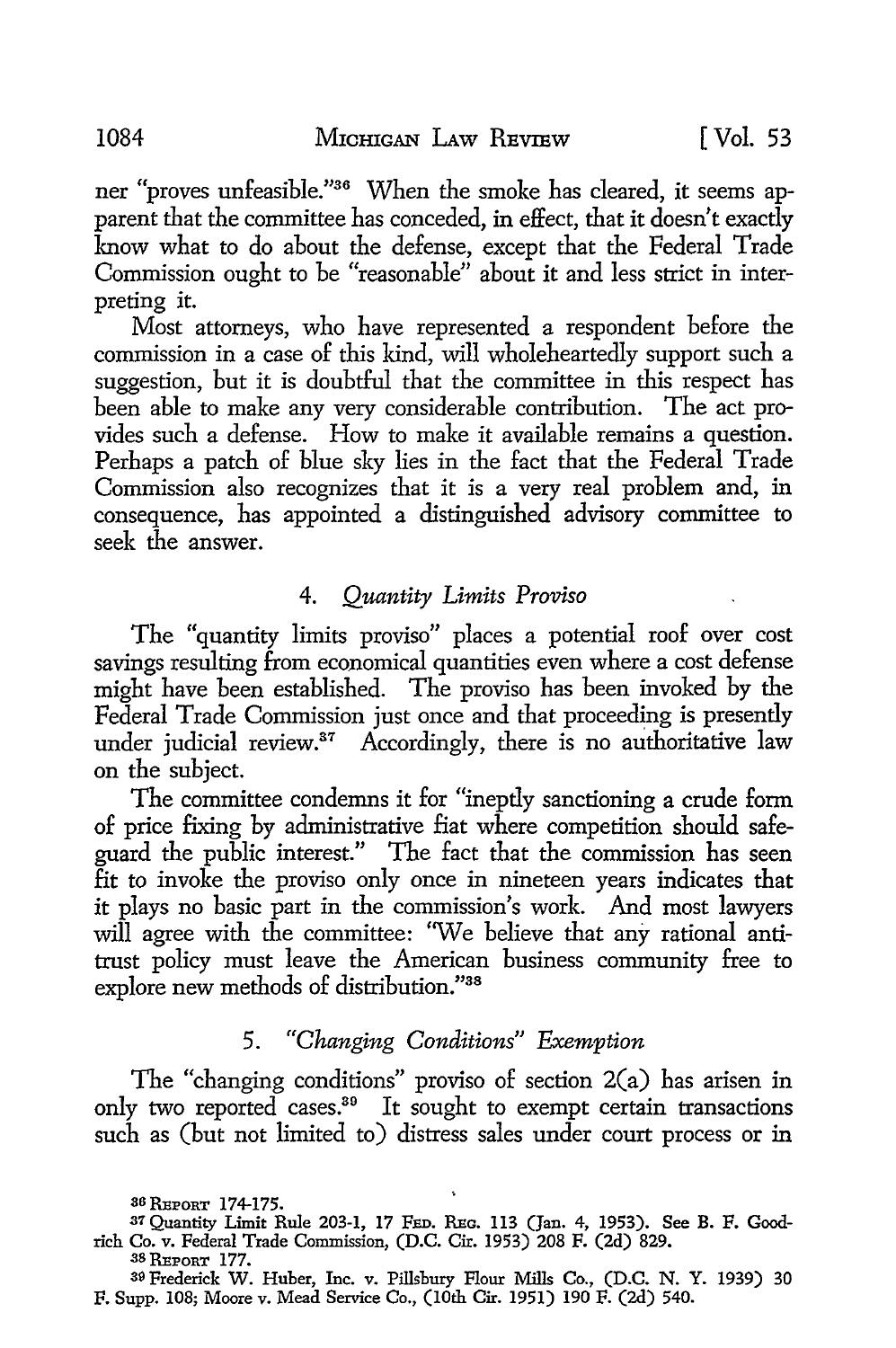discontinuance of business which might otherwise be vulnerable as price discriminations.

Since no particular light has been thrown on the proviso by the courts or the Federal Trade Commission, the committee has tried its own hand. It notes that while the proviso cites specific examples, each of which reads on the "marketability of the goods concerned," to confine its scope simply to deterioration of the seller's goods or business position would be to ignore the equally prominent statutory phrase "changing conditions affecting the market." It concludes, therefore, that a broader and more logical interpretation would be to apply it to all transactions which reflect *"a spontaneous shift in market conditions beyond the seller's control."40* Here, as always, the committee is concerned with the actual state of the market and protection of the seller's Hexibility in it. Its thesis makes for a logical and equitable interpretation.

# 6. *The "Good Faith" Meeting of Competition Defense*

It is in its treatment and interpretation of this defense that the committee's underlying Sherman Act philosophy becomes most apparent. It feels that if the defense were not absolute, it would be a victory for soft Robinson-Patman Act competition over hard Sherman Act competition; that if victory there must be, it should go the other way. But, as in other instances, the committee believes that reconciliation by administrative and judicial interpretation can be employed to obviate the need for legislative change.

The *Standard Oil* decision<sup>41</sup> provides direct support for the committee's basic position in this area, since it clearly held that, at least under certain circumstances, the defense is absolute. But the committee quite accurately notes that the Supreme Court, in deciding that case on its own facts, provided no clear-cut guide for the application of the defense to numerous other fact situations. The Court did not provide guidance as to (1) what constitutes a competitor's lawful price, (2) whether the defense is available in obtaining, as distinguished from retaining, a customer, (3) whether the defense applies to regular, as distinguished from sporadic, competitive differentials, ( 4) whether there can be only dollar-for-dollar meeting, (5) precisely what constitutes "good faith," and many other questions. The committee finds further dissatisfaction in the fact that, much as has

<sup>41</sup> Standard Oil Co. v. Federal Trade Commission, 340 U.S. 231, 71 S.Ct. 240 (1951).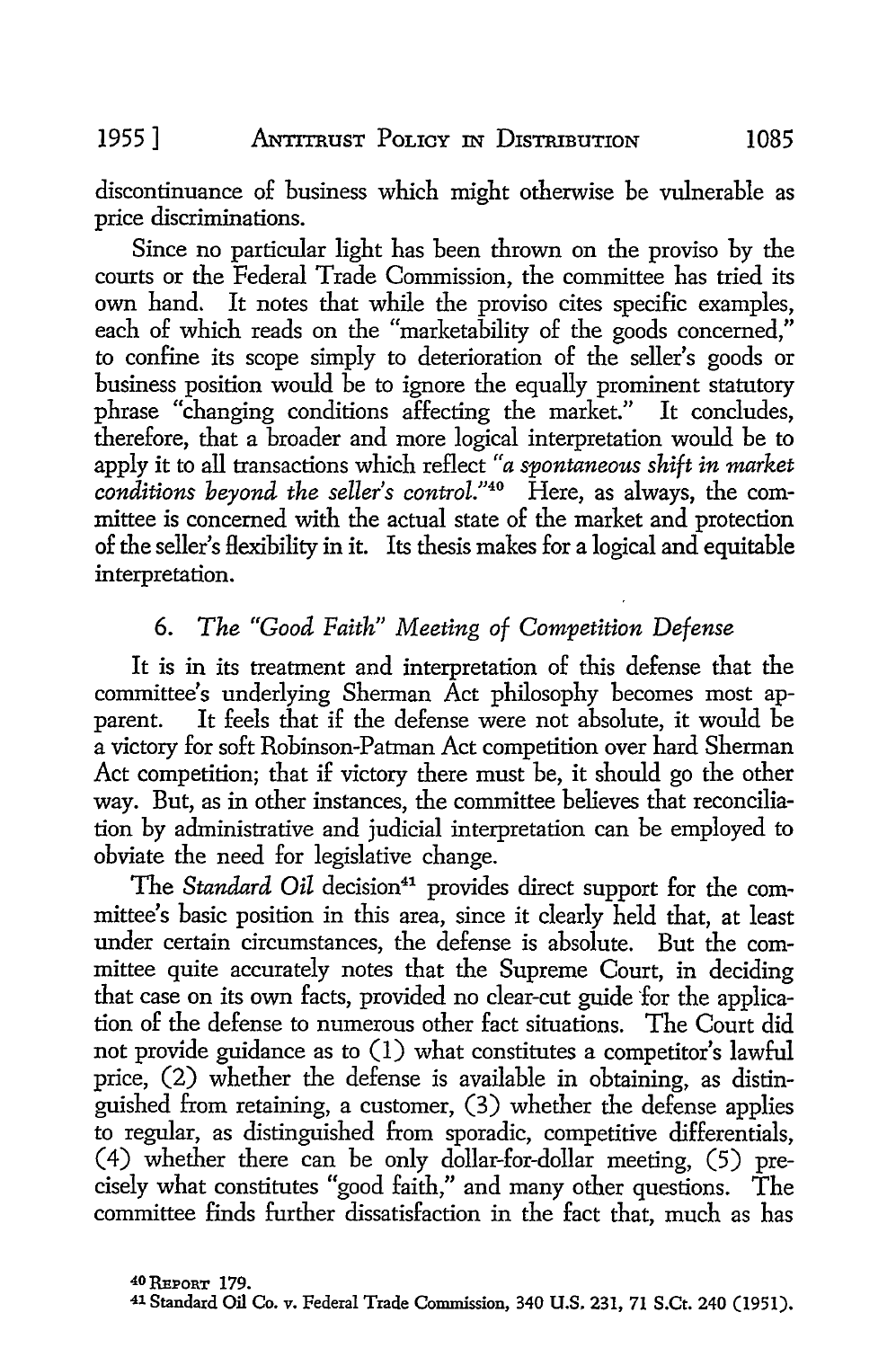been the experience with the cost defense, "not a single seller in a recorded case to date has succeeded in finally justifying a challenged discrimination by recourse to Section  $2(b)$ 's 'meeting competition' defense."

Accordingly, while the committee "approves the result of the *Standard Oil* decision as consonant with the nation's antitrust policy," it feels that the absolute defense must be available in a variety of other situations untouched by the Court's opinion. "Anything less," the *Report* states, "would move the price discrimination statute into irreconcilable conflict with the Sherman Act."42

The committee would, for instance, give a businessman the benefit of the doubt on the question of whether he knew he was meeting a lawful price. It would not confine him to sporadic or isolated meeting of competition but would give him flexibility "to cope with competitive pressures so long as they exist." It would not hold him to exact dollar-for-dollar meeting of competition but would allow him to be the law's typical "reasonable and prudent person." It would make the defense quite as applicable to the obtaining of new customers as to the retaining of old. In short, it would apply a form of Rule of Reason in every situation, and "since the statute may be presently interpreted as we propose, we do not consider legislative amendment necessary now."43

Others do-and in both directions. Several members of the committee dissent, not only from its suggested interpretive guides, but from the *Standard Oil* rationale. Their views are strongly shared by Senator Kefauver and a sizable group of senators and congressmen who have introduced, in the present Congress, an "equality of opportunity" bill which would remove the absolute defense where the discrimination "may substantially lessen competition or tend to create a monopoly ."44 Conversely, and since the *Standard Oil* decision, Senator Capehart and others have introduced bills which would codify and extend the *Standard Oil* rationale along the lines suggested by the committee.<sup>45</sup>

There is great fear among independent wholesalers and retailers that if the defense is to be administered as the committee suggests, it will

- 48 REPORT 182-184.
- 44 S. 11, 84th Cong., 1st sess. (1955) and H.R. 11, 84th Cong., 1st sess. (1955).
- 45 H.R. 3949, H.R. 4824, 84th Cong., 1st sess. (1955).

<sup>42</sup>REPORT **181.**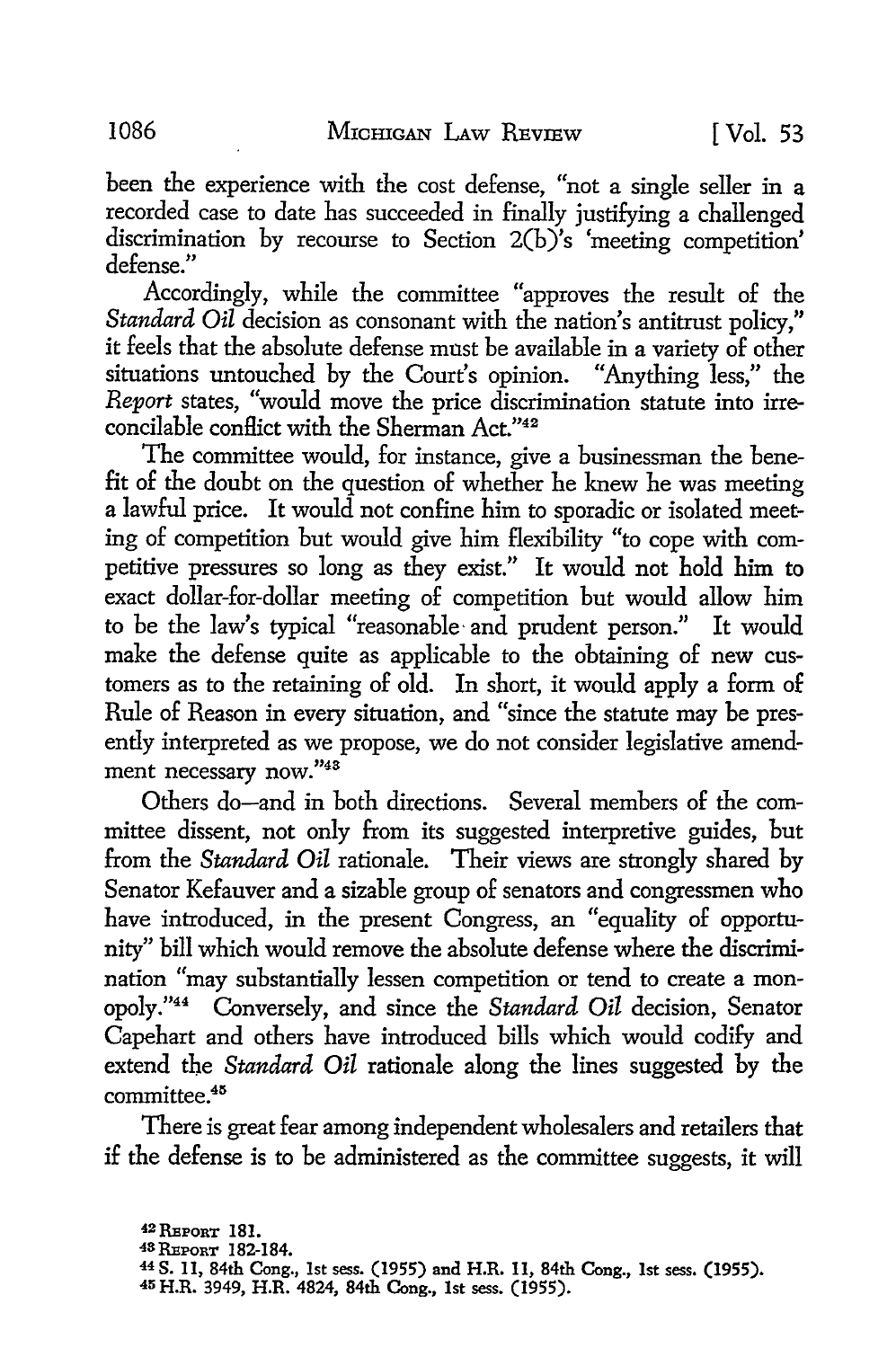## 1955 ] ANTITRUST POLICY IN DISTRIBUTION 1087

mark a return to pre-1936 days with the chains and other mass purchasing organizations free again to exact preferential treatment from suppliers. As applied to such independent wholesalers and retailers, the point seems well taken. And, in any event, it serves to emphasize the very philosophical conflict which the committee seeks to reconcile. If the law is to protect hard competition, it can hardly assure soft competition at the same time. The conflict seems too basic and deep-rooted in the present antitrust structure to be capable of solution merely by partisan interpretation one way or the other. Whichever way our people would have it in the best economic interest of the country, the statutory language should be clarified.

# 7. *The "Brokerage" and "Proportionally EquaI" Allowances or Services Provisions*

The committee has had much less trouble with these provisions despite the fact that they are about as ineptly written as anything on our books today. Strangely enough, their very ambiguity and inconsistency, as between themselves and as against other sections of the act, have led to clear judicial and administrative interpretation. Respondents can disapprove of, but rarely disagree on, what they mean today.

A. *Brokerage.* The committee finds that this provision has granted a preferred and monopolistic position to the "independent" broker, thus legalizing a form of discrimination right in the statute designed to outlaw it. Accordingly, the brokerage clause is at odds with "broader antitrust objectives," and the committee recommends legislation "to restore the original vigor of the exception 'for services rendered' in Section 2(c)," i.e., to make such payments available to all for services actually rendered. The committee believes that this would "revive that competition in the distribution process whose benefit the customer must now by law forego."46

The view here is that there can be no question but that the brokerage clause, as presently interpreted, is what the committee says it is. Again, however, if such payments are to be opened up to all comers. there can be justifiable fear by independent wholesalers and retailers of a return (mentioned above also in connection with the meet competition defense) to pre-1936 days in which the chains and mass purchasers were able to exact preferential treatment through hidden rebates and brokerage allowances. The committee is unquestionably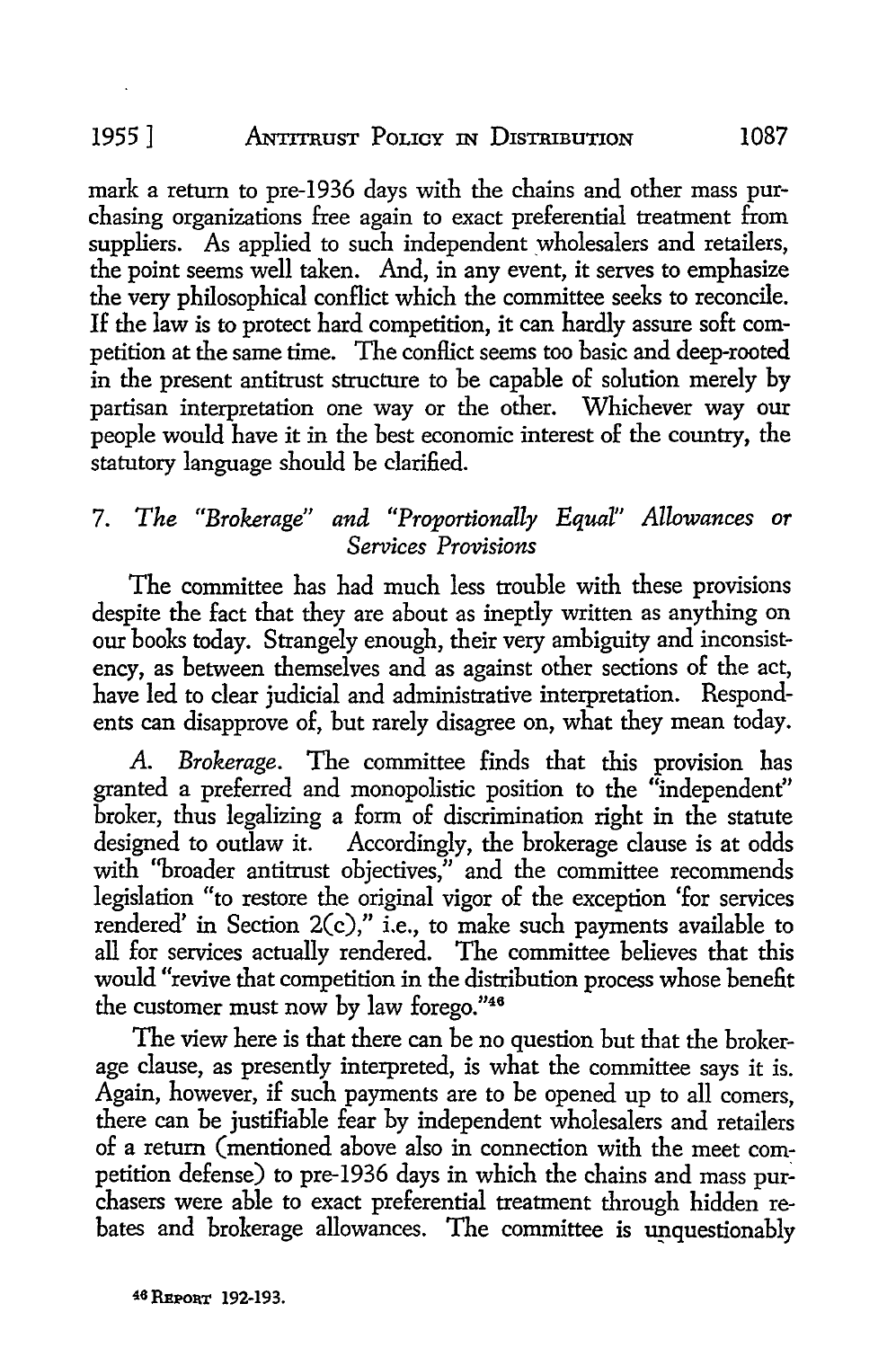aware of this but, on Sherman Act balance, would prefer aggressive competition in this area to protection of the favored few.

*B. Allowances and services.* No legislation is recommended by the committee in the case of allowances and services. The committee sees no need for change in sections  $2(d)$  and  $(e)$  of the act, principally because "the allowances and services provisions, in our view, are beginning to be administered in a workable way." $47$  The committee's view is that, whereas the Federal Trade Commission in the past took an ostrich-like attitude toward the business difficulties inherent in complying with the "proportionally equal" requirements, it has recently, in its Trade Practice Rules for the Cosmetics Industry and its opinion in the *Soap* cases,<sup>48</sup> come above ground. Given this encouragement, the committee prefers further interpretive reform to legislation.

Specifically, it deplores the present disparity under one statutory roof in the "consequences which attach to economically equivalent business practices." Price discriminations under section  $2(a)$  are not proscribed unless they injure competition and cannot be justified. In contrast, proportionally *unequal* allowances are illegal per se. This sharp inconsistency (born, it is submitted, more of sloppy draftsmanship than design) should be eliminated by giving sections 2(d) and  $(e)$  a section  $2(a)$  interpretation. While it is believed that these sections can and should be administered' consistently with the price discrimination objectives of section  $2(a)$ , they remain inconsistent and inept in their language. Legislative editing would seem still to be in order.

# 8. *The Buyer's Liability*

One of· the historical mysteries surrounding the Robinson-Patman Act is that section 2(f), which seeks to control the beneficiaries of price discrimination, was added at the last minute despite the fact that the growing and uncontrolled power of these beneficiaries in 1936 was the principal concern of Congress. And despite its pertinence to the underlying purposes of the act, it has been seldom used and never authoritatively interpreted until the Supreme Court's *Automatic Canteen* decision.<sup>49</sup> The Court there established a double stand-

48 Lever Brothers Co., Proctor & Gamble Co., Colgate-Palmolive-Peet Co., F.T.C. Dockets Nos. 5585, 5586, 5587 (1954). 49 Automatic Canteen Co. of America v. Federal Trade Commission, 346 U.S. 61,

 $47$  REPORT 191.

<sup>73</sup> S.Ct. 1017 (1953).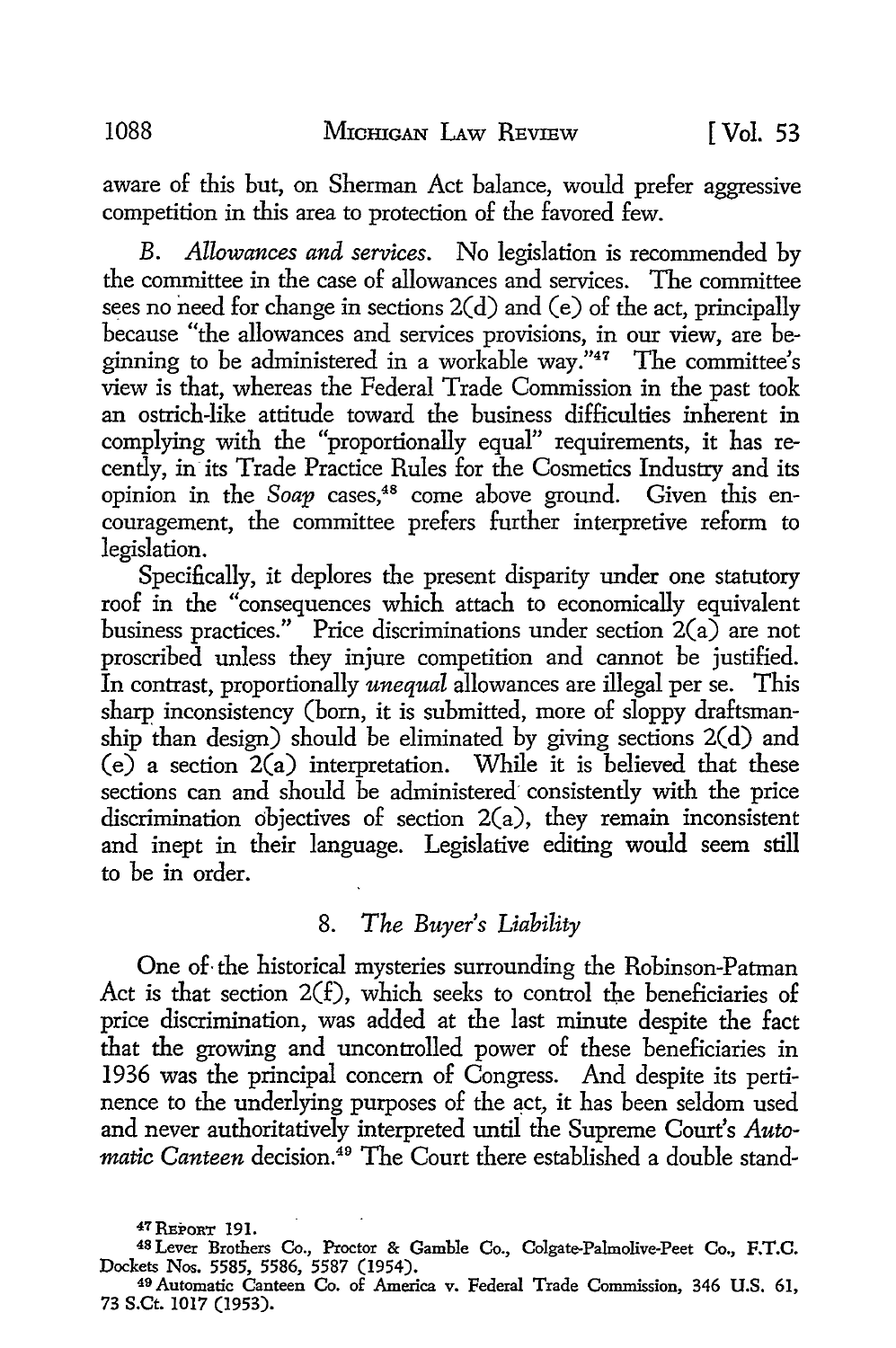ard. Sellers or grantors of preferential treatment continue, under earlier decisions, to carry the burden of disproving illegality. But *Automatic Canteen* holds that a buyer, at least in so far as the cost defense is concerned, has no such burden; that the Federal Trade Commission must itself establish, as against him, the *"knowing* receipt of an *illegal*  concession as the essential element of the buyer's offense."

The committee merely notes and approves the *Automatic Canteen*  decision in passing. It approves the Court's recognition of "the imperative necessity for preserving the legal freedom of buyers to engage in aggressive bargaining over price as basic to effectively competitive distribution."<sup>50</sup>

This decision and the committee's approval of it are sound, given the premise that the text of the act must be reconciled "with the broader antitrust policies" of other antitrust legislation. But it may still be asked, in view of the history and the language of the Robinson-Patman Act, whether Congress did indeed intend to create such a double standard with the more lenient half applicable to buyers. The committee correctly points out that the precise application of the Automatic Canteen interpretation "cannot vet be told." But there Automatic Canteen interpretation "cannot yet be told." again appears to be room either for legislative reconciliation or a clearer legislative indication that "the broader antitrust policies" do not apply in this area.

#### 9. *Criminal Prohibitions of Discriminatory Practices*

When the committee moves over to the criminal side of price discrimination, it becomes less satisfied with interpretive reform. It can see nothing good or desirable in section 3 and recommends its repeal "as dangerous surplusage."51

Much can and should be said for this view. The courts have been confused as to the constitutionality of section 3 and as to whether it is an antitrust law in the first place.<sup>52</sup> There has never been a conviction under it, and it has been rarely used by prosecuting authorities except as a throw-in with other charges. And, in the absence of government enforcement, it has been seized by private treble damage litigants not as a vehicle for crime prevention but of recoupment of actual damages plus enrichment through punitive damages. Treble damage litigation is, of course, authorized under the antitrust laws but, unlike the civil condemnation of price discrimination in section 2(a),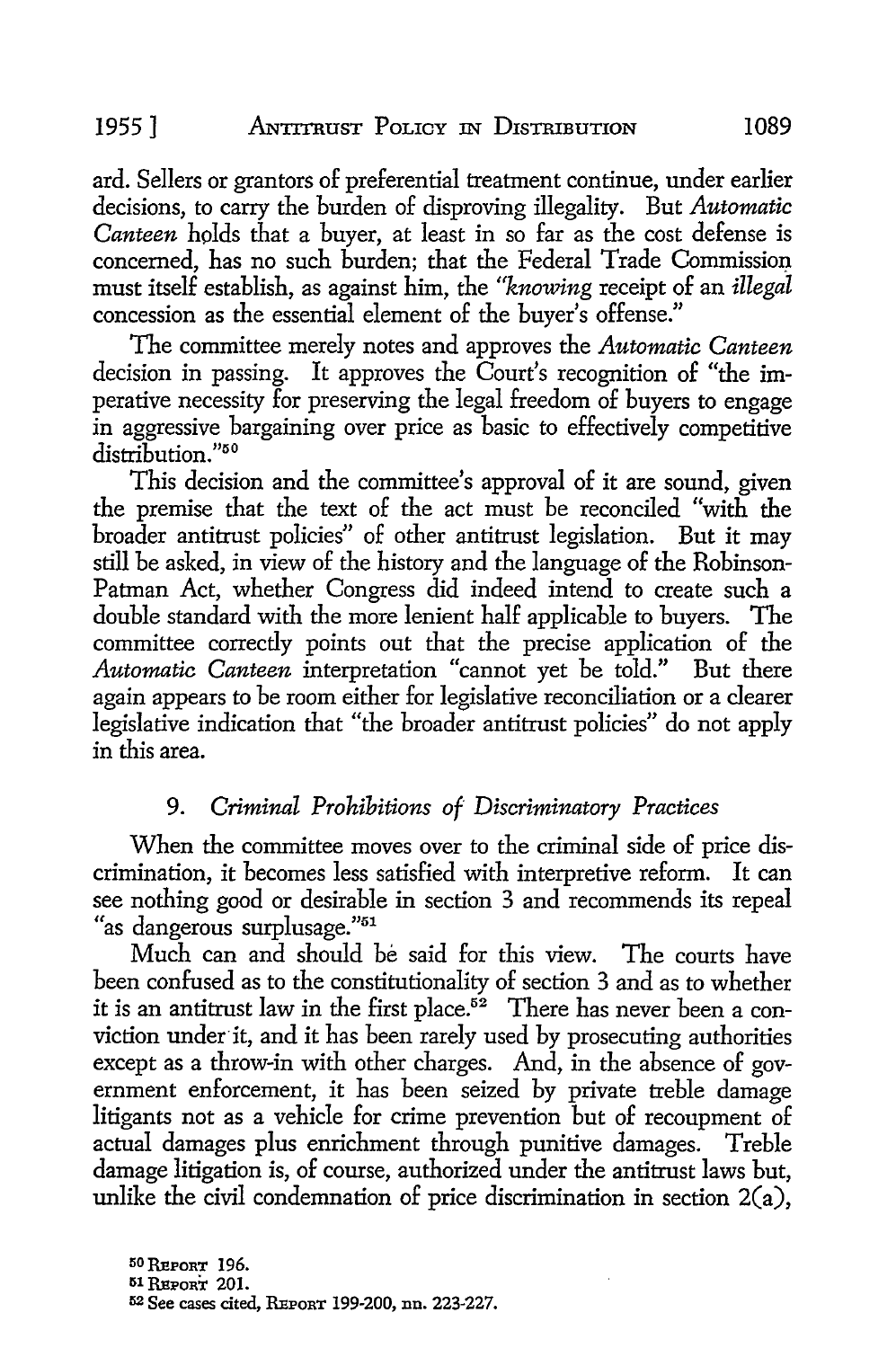section 3 provides no express defenses. The treble damage remedy is sufficiently extreme that it should not be available in an area to which the government itself gives short shrift. As the committee says, "it does not serve the public interest of antitrust policy."

## 10. Functional Discounts and Delivered Pricing Practices

A. *Functional discounts.* The classification of buyers and discounting to them in accordance with their respective distributive services presented no legal problem under the original Clayton Act or during the early days of the Robinson-Patman Act. During those years, wholesalers, jobbers and retailers were easily identifiable as separate links in the chain of distribution, each performing a well understood set of duties. In that state of things, functional discounts were generally regarded as lawful because of the lack of adverse effect on competition.

However, since World War II, myriad forms of distributive organization have arisen which defy such simple classification. There are specialists performing a narrow distributive service; there are integrated concerns doing the entire job from the manufacturer's to the consumer's door. The Federal Trade Commission soon attempted to untangle and subdivide the integrated distributor for discount purposes. Thus, with seeming logic, it ruled that a distributor could receive a wholesaler's discount on goods resold to retailers, but only a retailer's discount on goods resold directly to the consumer, a test based on the nature, in each instance, of the distributor's resale activities as distinguished from his buying functions.<sup>53</sup>

The committee breaks comparatively new ground in this area by concluding that "to relate discounts or prices solely to the purchaser's resale activities without recognition of his buying functions thwarts competition and efficiency in marketing." The short of it is that the committee would break with the commission's interpretation and, wherever the distributor "fulfills the wholesale function, by relieving his suppliers of risk, storage, transportation, administration, etc.," would allow him the wholesaler's discount on all purchases without regard to whether he thereafter resells to the consumer at retail. Otherwise, the committee has it, the seller would be getting a free ride and "the free play of competitive forces" would be prevented.<sup>54</sup>

The now familiar question arises whether such an interpretation, albeit in the Sherman Act interest, would not turn the clock back-

68Sherwin-Williams Co., 36 F.T.C. 25 (1943); Standard Oil Co., 41 F.T.C. 263 (1945). 54 REPORT 207, 208.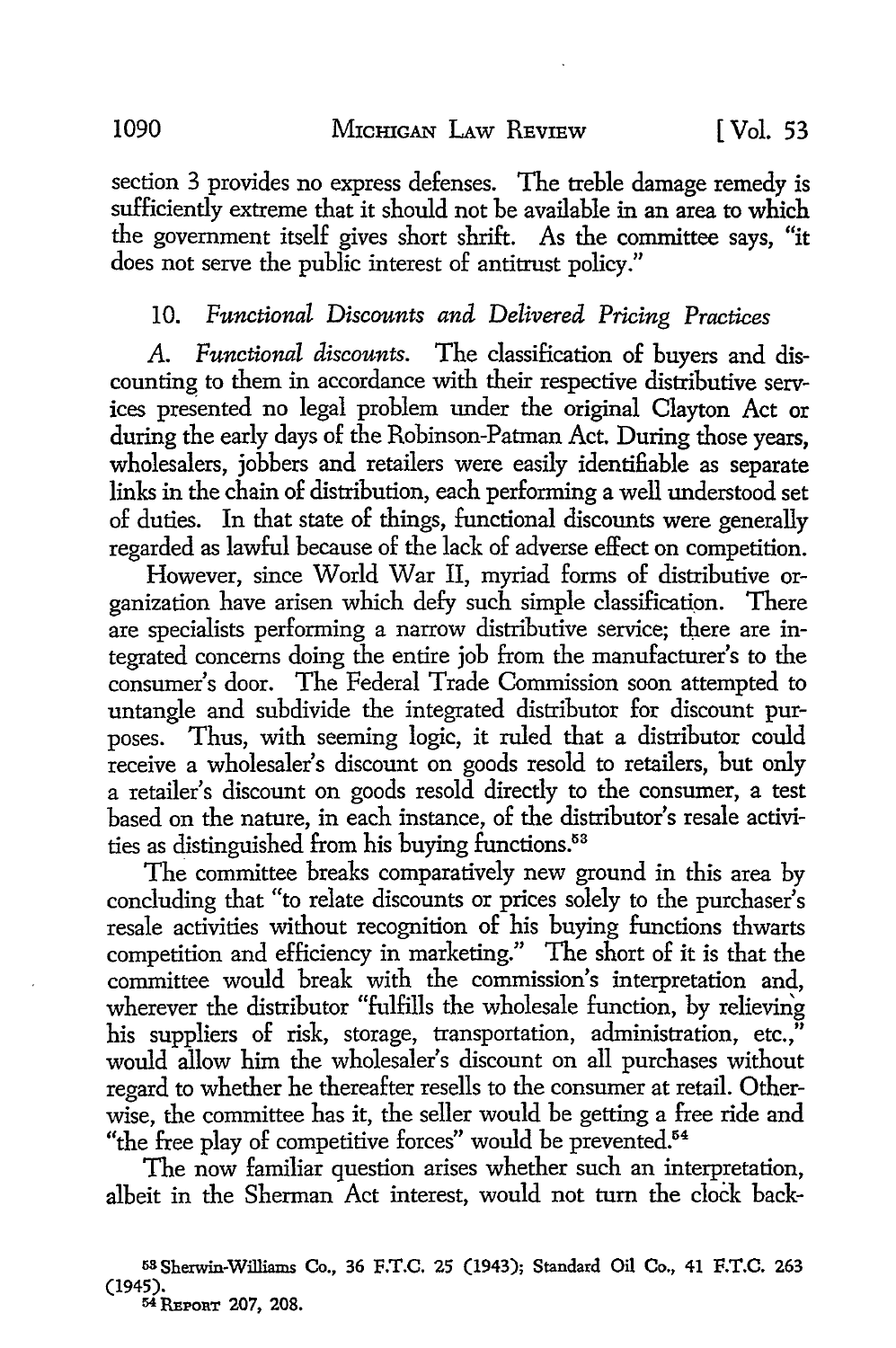ward to the pre-1936 imbalance between the chains and independent wholesalers and retailers. Presumably, such an interpretation would promote increased integration in distribution and that may well be the order of the day, but again it may be questioned whether interpretive reform is an adequate substitute for a re-expression by Congress as of today of what it seeks to accomplish under a price discrimination law.

B. *Delivered Pricing.* For some years now, the antitrust lawyer's favorite parlor game has been to resurrect the supposedly dead and buried "mill net theory" in order to take another swing at it. The majority of the committee takes its swing, while a minority actually appears hopeful of reincarnation.<sup>55</sup> The latter seems unlikely at present but, if not, it is well that the committee as a whole has realistically endorsed delivered pricing as a lawful way of doing business, absent conspiracy. Its discussion of the development of the law in this area is extremely able, and the present Federal Trade Commission apparently shares its views.

#### **CONCLUSION**

The brief but frequent notation of dissenting views throughout the *Report's* chapter on distribution indicates that the committee did not reach its numerous conclusions without a vigorous backroom struggle. It has been thus among lawyers since 1936. And the mere but continuing presence of that struggle points up what the committee has done its best to smooth over-that there are glaring inconsistencies and conflicts within our antitrust structure.

The committee has, in my judgment, performed its basic task admirably. This was to provide "a thoughtful and comprehensive study of our Antitrust Laws."<sup>56</sup> Chapter IV is just such a study and contains within its brief compass of ninety-three pages a treasury of legal research in a very complicated field.

It is not as clear that this particular chapter of the *Report* has prepared "the way for modernizing and strengthening our laws." $57$  The

**<sup>55</sup>REPoRT 217-218.** 

<sup>56</sup> Attorney General Herbert Brownell, Jr., announced this goal in an address on "Our Antitrust Policy" before the Fourth Circuit Judicial Conference on June 26, 1953. REPORT iv.

<sup>57</sup> Concurrently with Mr. Brownell's announcement of a national committee to study the antitrust laws, the President of the United States said that he hoped the committee would "provide an important instrument to prepare the way for modernizing and strengthening our laws to preserve American free enterprise against monopoly and unfair competition." REPORT iv.